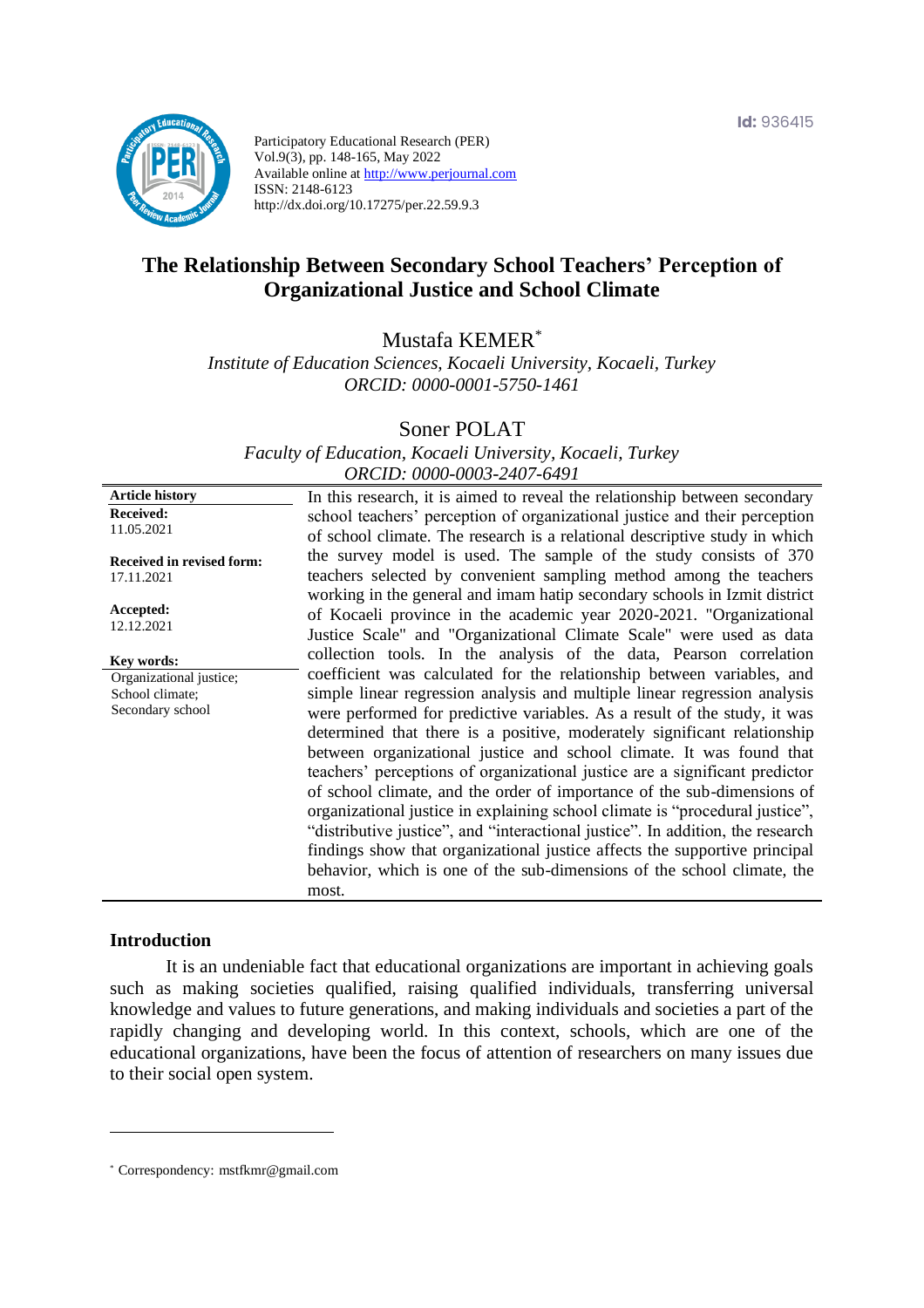Each of the schools that aim to achieve the determined goals in the best way has its own characteristics and climate (Hoy & Miskel, 2010; Welsh, 2000). The climate in the school can affect the teachers, who are among the important and effective stakeholders of the school, positively or negatively. Therefore, school administrators who want to achieve their goals should have a management approach to create a positive climate in their schools. In a school with a positive climate, teachers love their jobs, their students, establish good relations with their colleagues, and are happy to work at the school they are in. They show all their performances in order to achieve the determined goals. Learning environments are prepared according to the needs of the students. Students study well and respect each other. School administrators constantly support teachers, approach them friendly and provide the necessary resources for the school (Sweetland & Hoy, 2000). According to Greenberg (1990), knowing how the decisions taken by the managers in the organization and the practices carried out are perceived by the employees and their correct understanding by the employees are great importance in terms of creating a fair organizational climate.

The concept of justice, which is almost as old and an important concept as human history, affects social life as well as organizational life. In this context, it is thought that organizational justice will have an important effect on shaping the climate of school organizations. The concept of justice, which has an important place in the healthy maintenance and regulation of social life, is expected to manifest itself in educational organizations, which are open social systems. School administrators' fair attitude and behavior in decision-making processes and using the resources of the school will create a sense of trust in teachers and increase teachers' commitment to the school. Otherwise, the performance of teachers will decrease and their motivation and confidence in their schools will decrease. Therefore, it can be said that the concept of organizational justice has an important place in educational organizations in terms of the relationship and power of interaction between administrators, teachers and students (Cansoy & Polatcan, 2018). For this reason, the concept of organizational justice, which is considered to be an important factor on the school climate, needs to be investigated and defined in terms of educational organizations. This study focuses on the relationship between teachers' perception levels of organizational justice and its sub-dimensions and school climate perception levels.

# **Literature Review**

Justice, in essence, has the ability to keep people together in social life, to keep them in peace and to keep people with different characteristics together (Greenberg, 2003). Associating the concept of justice with order, Welch emphasized the importance of justice in establishing order and resolving conflicts that arise in society and stated that it would be very difficult to maintain and maintain order without justice (Bal, 2001). In the Dictionary of Educational Administration and Supervision, prepared by Demirtaş and Güneş (2002), the concept of justice is expressed as giving the rights of employees in proportion to the value they add to the organization, and punishment for not obeying the rules of the organization.

It is thought that the concept of organizational justice emerged, became conceptual and its use became widespread with the study of Greenberg in 1987 (Altınkurt & Yılmaz, 2010). Organizational justice is the thoughts that organization members have about being treated fairly (Cohen-Charash & Spector, 2001; Greenberg, 1987). The foundation of the concept of organizational justice is based on the "Equality Theory" put forward by Adams (1965). According to Adams' Equality Theory, employees compare the gains they have gained in their organizations in return for the effort they spend with those who work in their own

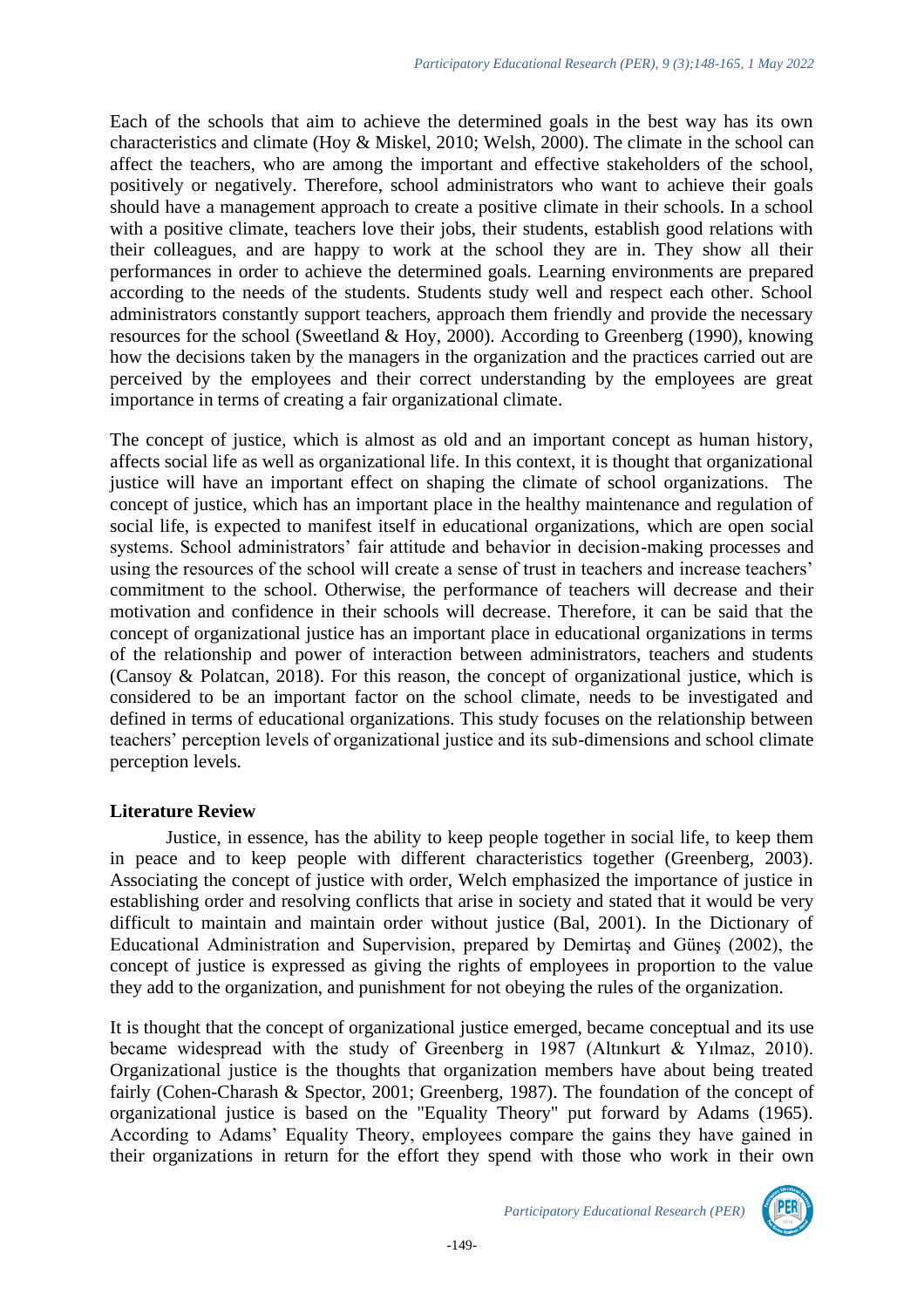organizations as well as those who spend similar efforts in other organizations. According to the perception formed as a result of this comparison, the individual develops attitudes and behaviors related to the organization, principal and job (Greenberg, 1996).

Organization employees can be affected by practices such as, starting from the way they are recruited in the organization, performance evaluations, remuneration, authorization, rewarding, changes in their status, and their approach to decision-making processes. Employees form some behavioral patterns according to their perceptions on issues such as whether the principals treat them fairly, whether the awards are distributed fairly, and how fair the wages are (Irak, 2004; İçerli, 2010). It is stated that if the perception of organizational justice is negative, there may be consequences such as boredom, dissatisfaction, resentment, low motivation, conflict and weak interaction, and if organizational justice is perceived positively by employees, consequences such as high motivation, job satisfaction, respectability, trust in the organization and the principal, strong interaction, belonging to the organization, citizenship and a positive organizational climate may be experienced (Beugre, 1998).

While some researchers argue that organizational justice consists of two dimensions, distributive justice and procedural justice (İşcan & Naktiyok, 2004; Moorman, 1991), some researchers included the dimension of interactional justice as the third dimension (Aquino, 1995; Barling and Phillips, 1993; Greenberg, 1990). The generally accepted view in the related literature is that organizational justice has three dimensions: "distributive justice", "procedural justice", and "interactional justice" (Demirel & Seçkin, 2011).

For distributive justice, which is the first sub-dimension of organizational justice, it can be said that it is about sharing and distributing outputs. In this dimension, there is a perception of justice regarding the gains of employees from their organizations (Özkalp & Kırel, 2013). In educational organizations, whether school administrators behave fairly or not in terms of teachers' descriptions of their duties and distribution of courses and additional courses affects teachers' perceptions of distributive justice towards their schools. Although school administrators are not authorized in determining the wages of teachers, they have an important role in the fair distribution of the course and additional course distribution (Açıkgöz, 2009).

Procedural justice is the perception of justice regarding the preferred methods of distributing gains, in short, the process (Irak, 2004). In other words, organization employees are not only interested in the distribution of inputs and outputs, but also want to know the criteria by which this distribution is made (Usmani & Jamal, 2013). Therefore, it can be said that procedural justice tries to make up for the missing part of distributive justice. In educational organizations, including teachers in the decision-making processes, especially in matters directly related to teachers, asking their opinions, having the right to speak strengthens the belief that the process is fair in educational organizations (Hoy & Tarter, 2004).

Cropanzano et al. (2007) associate interactional justice with the way two individuals behave each other. They state that interactional justice has two sub-dimensions: "informational justice" and "interpersonal justice". For "informational justice", it can be said that the employees in the organization are given information about the sharing of gains and the process of this sharing. For "interpersonal justice", it can be said that it is related to the degree of kindness, respect and value of the communication and relationship between the members of the organization. In educational organizations, when school administrators' approaches to

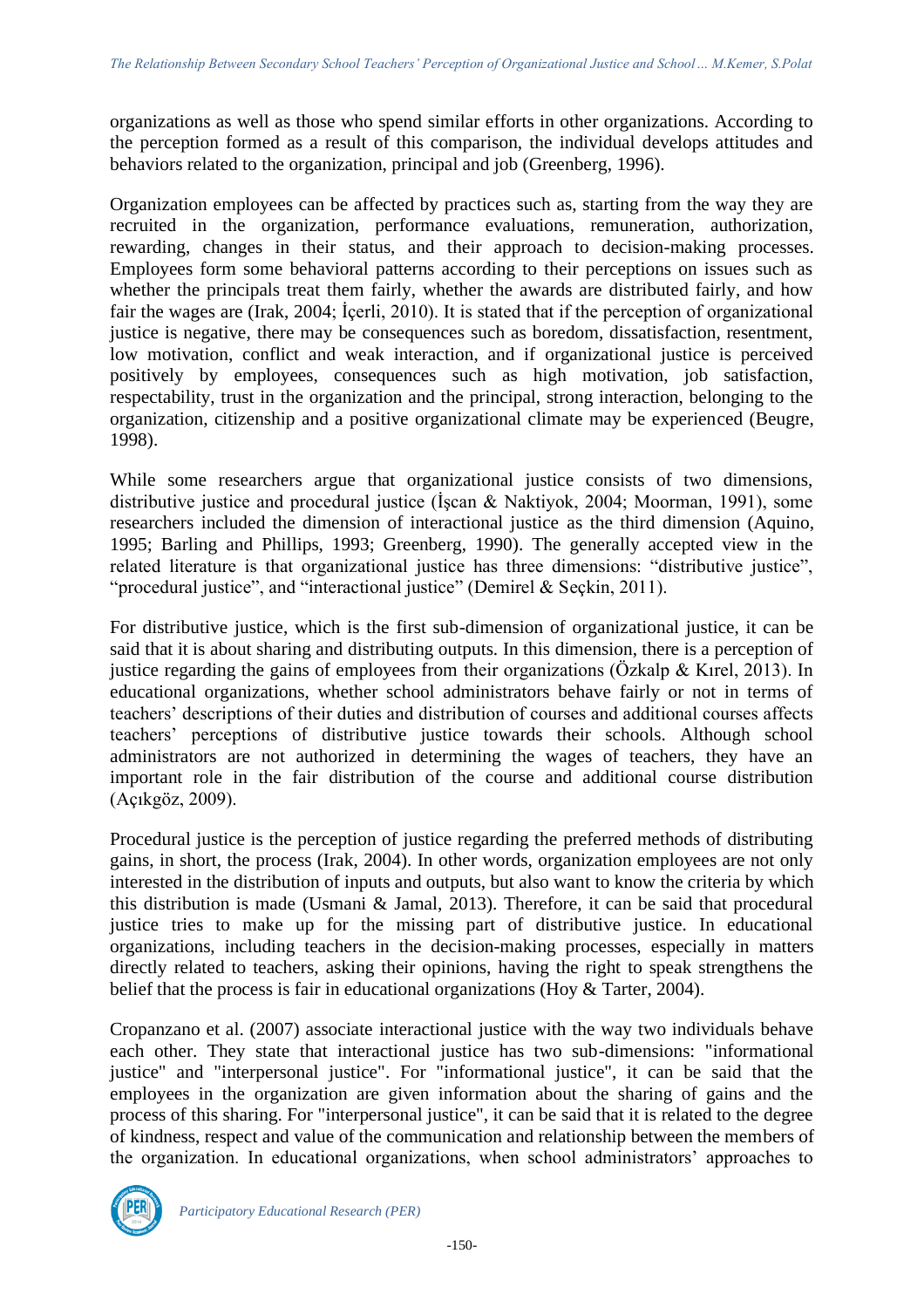teachers are polite, respectful, and consistent, and an appropriate language is used to announce some decisions, this contributes to positive interaction between teachers and school administrators (Hoy & Tarter, 2004).

The positive perception of justice in organizations also affects many outcomes such as organizational happiness (Çetin & Polat, 2021), professional commitment (Alazmi & Alenezi, 2020), organizational citizenship (Raj et al., 2016), organizational identification (Cüce et al., 2013), job satisfaction (Yürür, 2008), organizational trust (Polat, 2007), and school climate (Dipaola & Guy, 2009). It is known that the school climate, which is one of these outputs, affects the quality of education, teacher performance (Katsantonis, 2020), and accordingly student achievement, teacher and student productivity.

It can be said that many different definitions have been made by researchers in the literature on organizational climate. According to Litwin and Stringer (1968), the organizational climate is the measurable aspect of the organization, which consists of the perceptions of the employees who are in interaction and influences their behavior (cited in Hoy and Miskel, 2010). In other words, employees' perceptions of rewarding, sincerity, kindness and support towards the psychological structure of their organizations are expressed as organizational climate (Tutar & Altınöz, 2010). Based on this, the psychological environment of the organization can be called the organizational climate.

The organizational climate can be described as the atmosphere felt when entering the organization. The way employees perceive the practices in the organization, the way these practices are made, the behaviors of the principals, how the remuneration is made, what is accepted and what is not, reflect the climate in that organization (Balcı, 2001).

When the literature on organizational climate types is examined, it can be seen that the researchers examine the organizational climate in different types. According to Halpin and Croft (1963), one of the leading researchers on the subject, the organizational climate is of six types: "open climate", "autonomous climate", "controlled climate", "familiar climate", "paternal climate" and "closed climate".

In the study conducted by Hoy, Tarter & Kottkamp (1991) on educational organizations, the organizational climate was examined in six dimensions. Among these dimensions, supportive principal, peremptory principal, and restrictive principal dimensions are related to the behaviors of the school principal, while the collaborative teacher, sincere teacher, and reckless teacher dimensions are also related to teacher behaviors. In the supportive principal dimension, there is a balanced relationship between school administrators and teachers. The school administrator listens to the teachers' suggestions and praises them frequently and sincerely. The school administrator's criticisms are constructive. In the peremptory principal's dimension, the school principal's attitude is strict. The school administrator supervises the teachers frequently and follows everything done in the school down to the smallest detail. In the dimension of restrictive principal, the school administrator makes the tasks that need to be done more difficult by placing a lot of workload on teachers instead of making their jobs easier. In the collaborative teacher dimension, which is related to teacher behaviors, teachers help each other and support each other professionally. Teachers are happy with their colleagues and working at that school. At the dimension of sincere teachers, teachers know each other well and make sincere friendships. They often come together and participate in social activities together. In the last dimension, the reckless teacher dimension, teachers are purposeless, and they are in school to fill their time. Their behavior is generally negative.

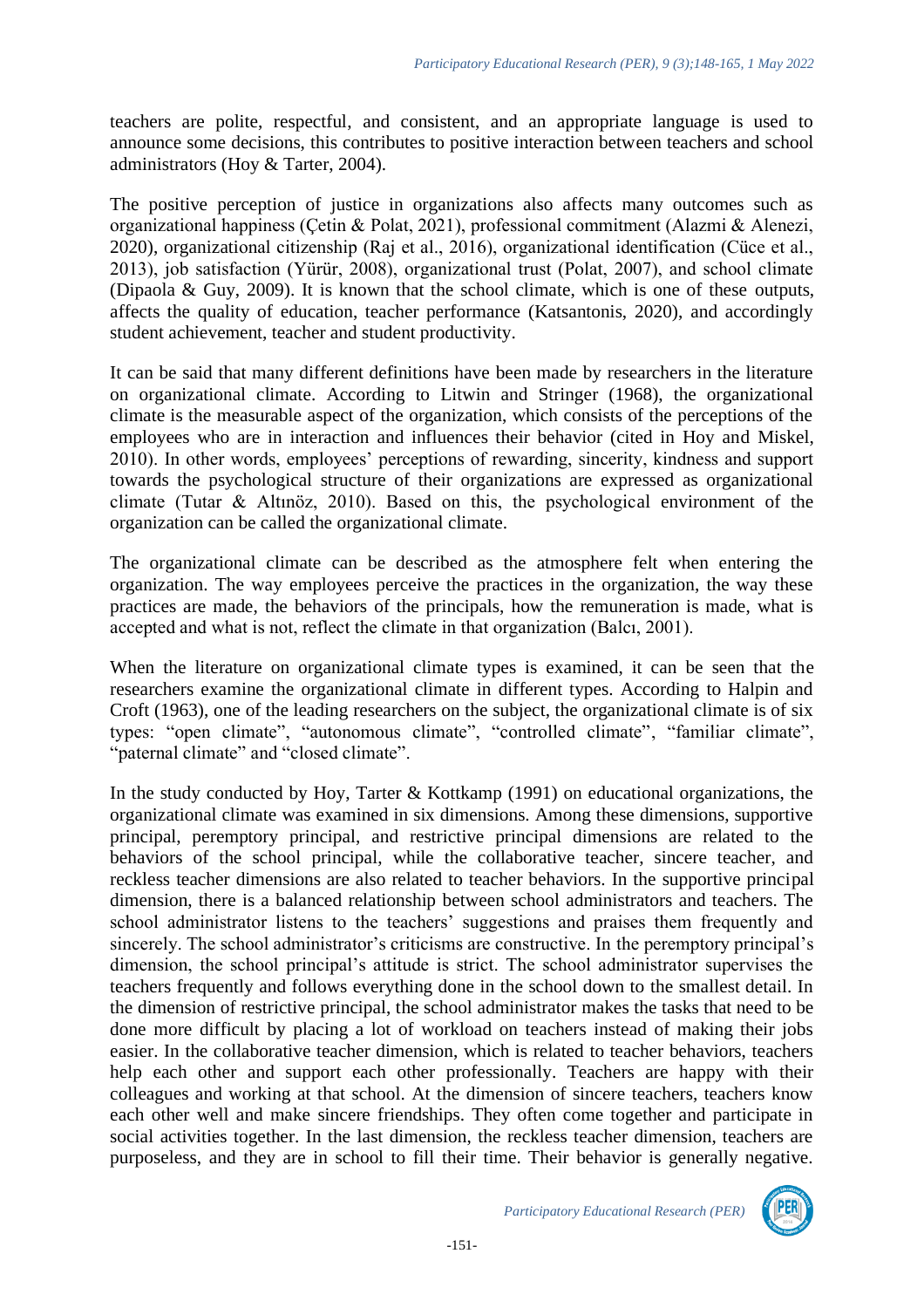They constantly criticize other teacher friends. Relationships within the school are mostly between small groups, but they are inefficient.

In order for the education offered to individuals to be of high quality, the school climate must also be healthy. Creating the educational environment in a way that makes learning and teaching willing will ensure that the school is also effective (Şişman, 2011). School climate can be said to be an effective tool for schools to become more efficient (Hoy et al., 1991). This situation can be expressed as schools with a positive school climate can be more effective and efficient.

The inclusion of teachers in the decision-making processes in educational organizations is effective in the formation of the perception of justice in teachers towards their organizations. In this sense, the school administrator should be sincere. Because although the school administrator makes the decisions himself, when he acts as if he is including the teachers in this process, when he trusts only the teachers who are close to him, other teachers will feel worthless, and they will have the perception that their expectations cannot be met by the school administration (Demirbolat, 1999). In other words, the inclusion of teachers in the process of making decisions about them will result in a positive perception of justice (Hoy & Tarter, 2004). It can be stated that the concept of organizational justice sometimes directly and sometimes indirectly affects the climate in organizations, because the concept of organizational climate is related to how organization members perceive their organization as a result of the communication and interaction between the organization's management approach and organization members (Yahyagil, 2006).

The concept of organizational justice has a critical importance for leadership studies, compliance with organizational climate, and the morale - motivation and performance of organization employees. In this context, Huang et al. (2019) revealed in their research on the effects of organizational justice on organizational climate and organizational performance that there is a positive relationship between organizational justice and organizational climate and organizational performance. In other words, as a result of the increase in the perceived justice in the organization, the climate is positively affected by this situation and the performance of the employees increases (Huang et al., 2019).

In order to see the effects of organizational justice in educational organizations, Dipaola and Guy (2009) investigated "the impact of organizational justice on climate and trust in high schools". As a result of the research, it has been observed that there is a positive significant relationship between organizational justice and school climate. In this context, it can be said that school administrators' being fair in their decisions and practices is effective in shaping the school climate (Dipaola & Guy, 2009).

It can be said that teachers' perceptions of justice towards their schools are effective on the school climate as it will also reflect on the communication and interaction within the school. A study conducted in Indonesia supports this situation. Research results show the effect of teachers' perceptions of justice on the school climate. That is, the fairer teachers are treated, the better this will have an impact on the school climate. Therefore, it can be said that perceived justice has a direct effect on the organizational climate (Achmadi, 2016). This result also supports the results of the research conducted by Cohen and Keren (2010) at the high school level in Israel.

This study is important in terms of focusing on the relationship between organizational justice

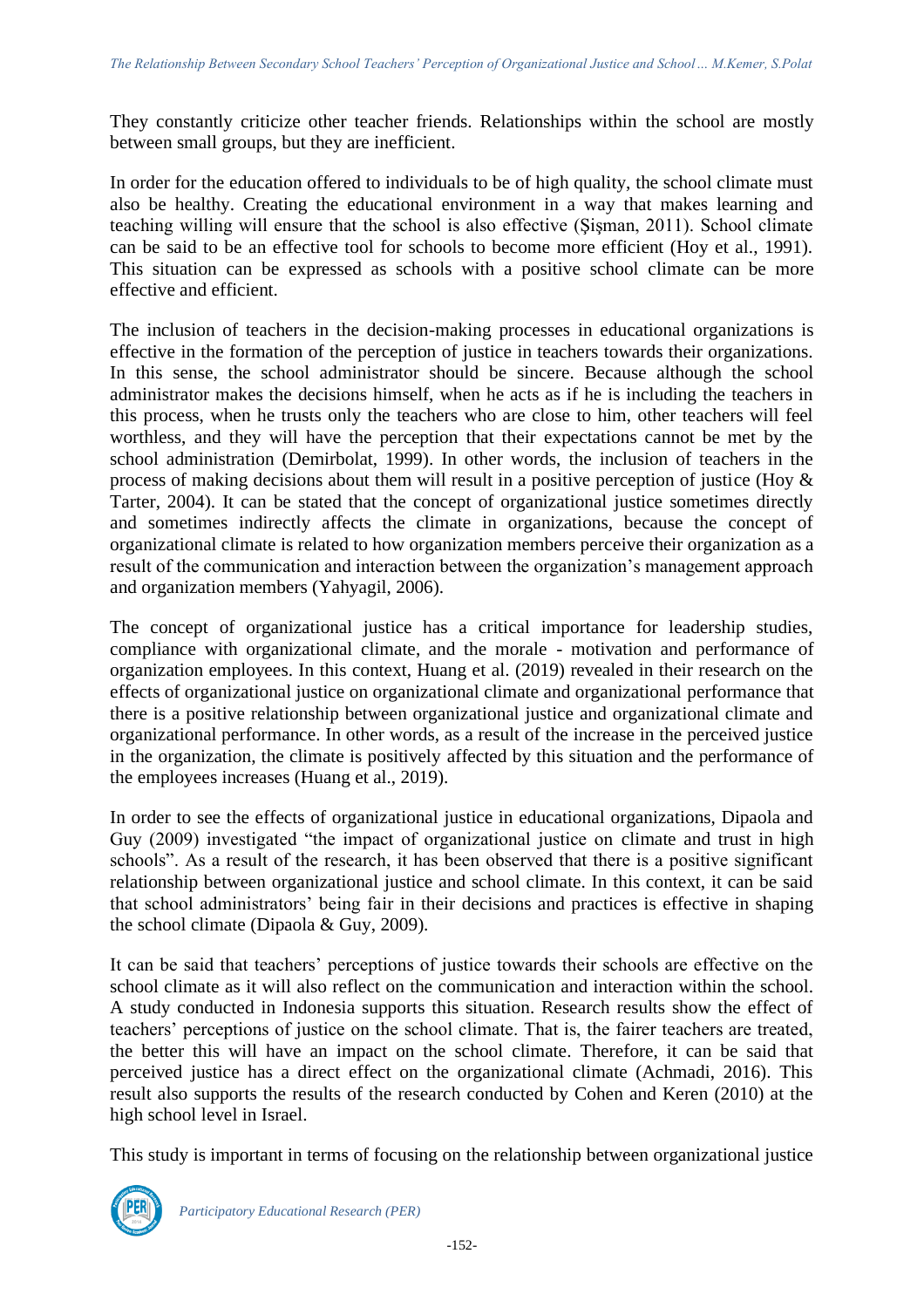and school climate and examining the dimensions of organizational justice that affect school climate and its sub-dimensions. It is thought that researchers who may work in this field in the future can benefit from the findings of the research in order to correctly base the possible relationship between organizational justice and school climate. At the same time, it is thought that the relationship between justice and climate, which are important concepts for organizations, can bring different perspectives to both organizations and managers. The aim of this study is to reveal the relationship between teachers' perception of organizational justice and their perception of school climate. For this aim, by measuring teachers' perceptions of justice and school climate levels; By describing the concepts of organizational justice and school climate in terms of some personal and organizational variables, it is aimed to reveal the relationship between the two.

# **Methodology**

### *Research Model*

In this study, it was tried to reveal the relationship between the perception levels of organizational justice of teachers working in secondary schools and their perception levels towards school climate. Therefore, the research is a study in relational (correlational) survey model, one of the quantitative research methods. In studies conducted in the relational (correlational) survey model, it is tried to explain the relationship of at least two quantitative variables with each other (Fraenkel et al., 2012).

# *Population and Sample*

This research was conducted on teachers working in secondary schools in Turkey. In Turkish education system, secondary education is divided in two different school types, religious school and secondary school. Children between 10 and 14-years old take part in secondary education in Turkey. The General Directorate of Basic Education is responsible for the secondary school education while the General Directorate of Religious Education is responsible for the actions of religious secondary schools in Turkish education system.

1346 teachers working in 6 Imam Hatip Secondary Schools and 36 general secondary schools in Izmit, the central district of Kocaeli province, in the 2020-2021 academic year constitute the population of the study. Convenient sampling method was used in the sample selection of the study. Convenient sampling method is to select the sample from areas where it is more accessible and the application is feasible, if time, financial power, and conditions are limited (Büyüköztürk, 2014).

According to Yazıcıoğlu and Erdoğan's (2004) sample calculation method, for cases where the size of the population is between 1000 and 2500, the sample size is thought to be enough between 278 and 333 people. The sample of this research is 370 people.

The demographic characteristics of the teachers who participated in the study are presented in Table 1.

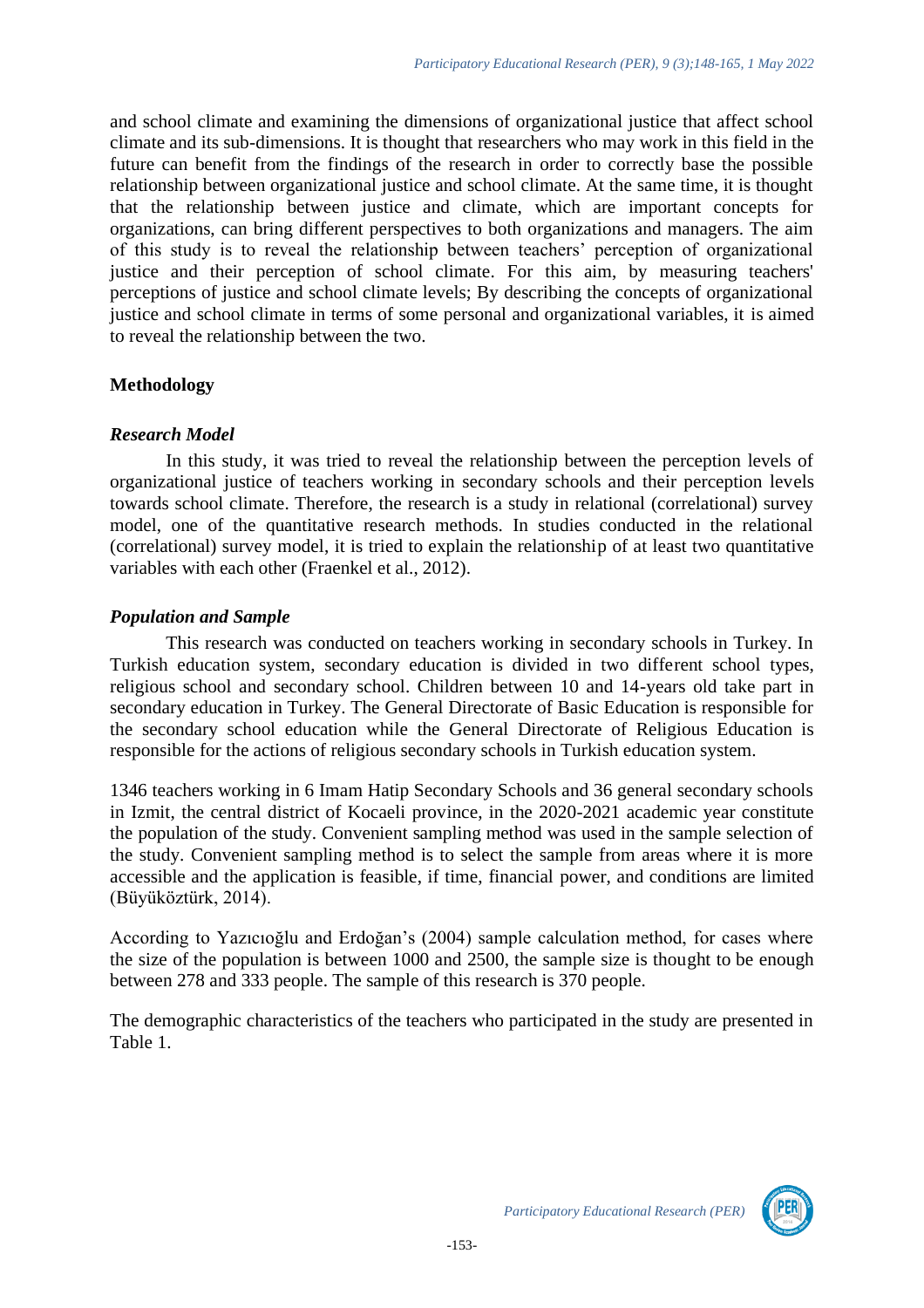| <b>Variables</b>          |                             | $\mathbf f$ | $\frac{0}{0}$ |
|---------------------------|-----------------------------|-------------|---------------|
|                           | Female                      | 243         | 65,7          |
| Gender                    | Male                        | 127         | 34,3          |
|                           | Total                       | 370         | 100           |
|                           | Bachelor's Degree           | 322         | 87,0          |
| <b>Educational Status</b> | Master's Degree             | 48          | 13,0          |
|                           | Total                       | 370         | 100           |
|                           | Normal Secondary School     | 331         | 89,5          |
| School Type               | Imam Hatip Secondary School | 39          | 10,5          |
|                           | Total                       | 370         | 100           |
|                           | $20 - 30$                   | 65          | 17,6          |
| Age                       | $31 - 40$                   | 167         | 45,1          |
|                           | 41 and over                 | 138         | 37,3          |
|                           | Total                       | 370         | 100           |
|                           | Yes                         | 109         | 29,5          |
| Being from the Same       | N <sub>o</sub>              | 261         | 70,5          |
| Union                     | Total                       | 370         | 100           |
|                           | $0 - 5$ Years               | 34          | 9,2           |
|                           | $6 - 10$ Years              | 96          | 25,9          |
|                           | $11 - 15$ Years             | 83          | 22,4          |
| Professional Seniority    | $16 - 20$ Years             | 82          | 22,2          |
|                           | 21 Years and over           | 75          | 20,3          |
|                           | Total                       | 370         | 100           |

| Table 1. Demographic Characteristics of the Sample Group |  |  |  |
|----------------------------------------------------------|--|--|--|
|                                                          |  |  |  |

As can be understood from Table 1, 65.7% (243) of the teachers participating in the study are female and 34.3% (127) are male. According to the educational status variable, 87% (322) of the participants have a bachelor's degree, while 13% (48) have a master's degree. While 89.5% (331) of the participants work in the normal secondary school, 10.5% (39) of them work in the imam hatip secondary school. 17.6% (65) of the participants are between 20 and 30 years old, 45.1% (167) are between 31 and 40 years old, and 37.3% (138) are aged 41 years or older. While the rate of participants who are from the same union as the school administrator is 29.5% (109), the rate of participants who answered no to this question is 70.5% (261). In terms of teachers' professional seniority variable, the rate of teachers with 0- 5 years of professional seniority is 9.2% (34), the rate of teachers with 6-10 years of professional seniority is 25.9% (96), the rate of teachers with 11-15 years of professional seniority is 22.4% (83), the rate of teachers with professional seniority of 16-20 years is 22.2% (82) and finally, the rate of teachers with professional seniority over 21 years is 20.3% (75).

# *Data Collection Tools*

In the study, the "Organizational Justice Scale" was used to measure teachers' perception levels of organizational justice, and the "Organizational Climate Scale" was used to measure teachers' perception levels of school climate.

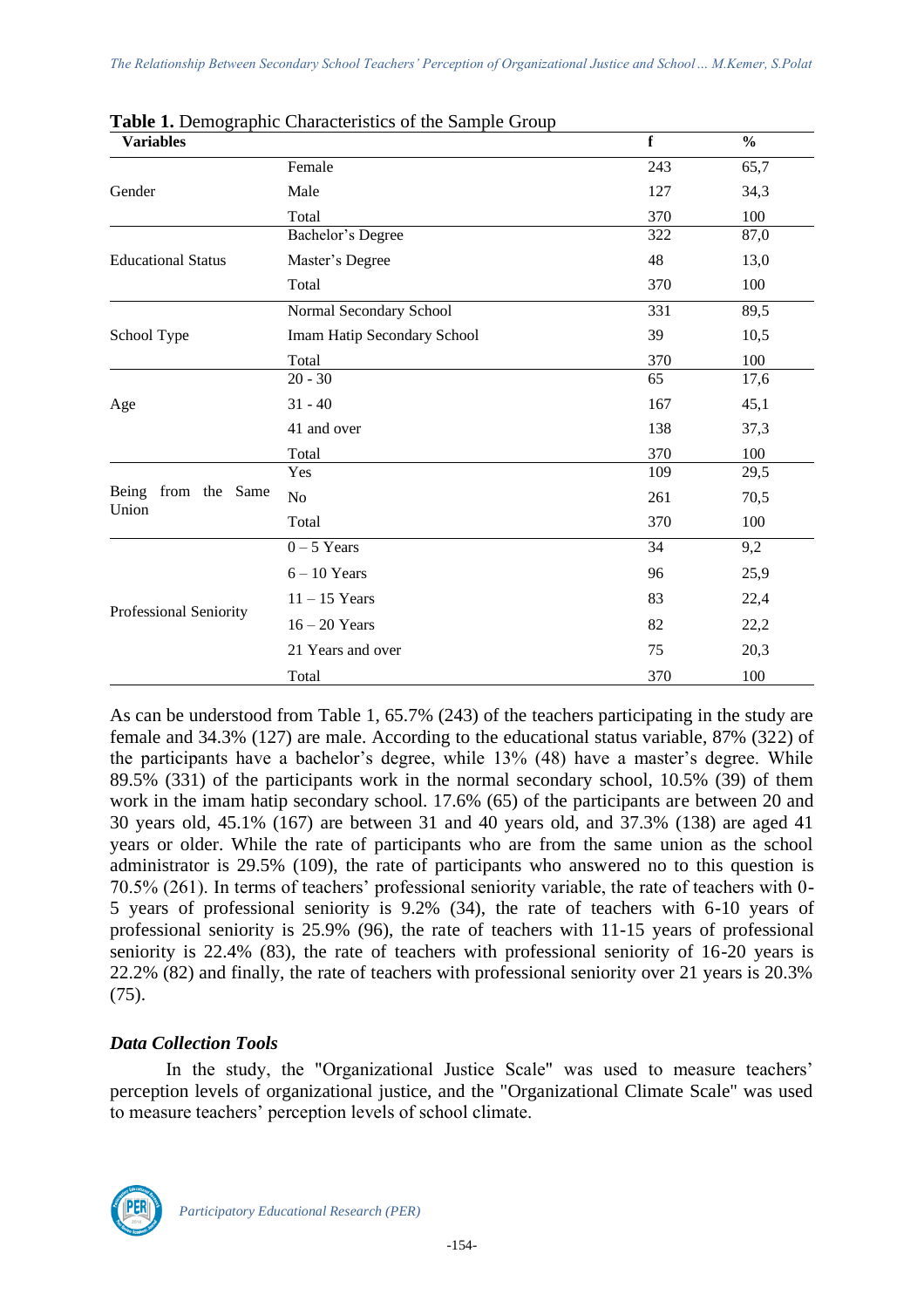#### *Organizational Justice Scale (OJS)*

OJS was developed by Niehoff and Moorman (1993) to measure teachers' perceptions of organizational justice towards their schools. This scale has been adapted to Turkish by Polat (2007). In the Likert type data collection tool, the items were graded with 5 intervals between "(1) Strongly Disagree, and (5) Strongly Agree". The scale consists of 19 items and 3 dimensions. Of these 19 items, 6 are about "distributive justice", 9 are about "procedural justice", and 4 are about "interactional justice" sub-dimensions. Polat (2007) found the Cronbach's Alpha reliability coefficient  $\alpha$ =.96 for the entire scale, and the Cronbach's Alpha reliability coefficient for the sub-dimensions of organizational justice was calculated as  $\alpha = .89$ for distributive justice,  $\alpha = 0.95$  for procedural justice, and  $\alpha = 0.90$  for interactional justice. In this study, the Cronbach's Alpha reliability coefficient for the entire scale was found  $\alpha = 97$  and the Cronbach's Alpha reliability coefficient for the sub-dimensions of organizational justice was calculated as  $\alpha = .89$  for distributive justice,  $\alpha = .92$  for procedural justice, and  $\alpha = .85$  for interactional justice. According to Büyüköztürk (2014), the internal consistency coefficients being greater than .70 indicate that the reliability of the scale is high. Calculated internal consistency coefficients show that the reliability of the scale is high.

### *Organizational Climate Scale (OCS)*

The "Organizational Climate Scale", developed by Hoy et al. (1991), finalized with the contributions of Hoy and Tarter (1997) and adapted to Turkish by Yılmaz and Altınkurt (2013). In the Likert type data collection tool, the items were graded with 4 intervals between "(1) Rarely Occurs, and (4) Very Frequently Occurs". The scale consists of 6 dimensions and 39 items. 9 of these items are related to the supportive principal, 7 to the peremptory principal, 5 to the restrictive principal, 7 to the sincere teacher, 7 to the collaborative teacher, and 4 to the reckless teacher. As a result of the Cronbach's Alpha test method used by Yılmaz and Altınkurt (2013) to determine reliability in terms of internal consistency, it was found to be .89 for the supportive principal behavior sub-dimension, .78 for the peremptory principal behavior sub-dimension, .73 for the restrictive principal behavior sub-dimension, .82 for the sincere teacher behavior sub-dimension, .80 for the collaborative teacher behavior subdimension and .70 for the reckless teacher behavior sub-dimension. In this study, the Cronbach's Alpha reliability coefficient for the entire scale was found  $\alpha$ =.84 and the Cronbach's Alpha reliability coefficient for the sub-dimensions of organizational climate was calculated as  $\alpha = .93$  for the supportive principal behavior,  $\alpha = .85$  for the peremptory principal behavior,  $\alpha$ =.70 for the restrictive principal behavior,  $\alpha$ =.90 for the sincere teacher behavior,  $\alpha$ =.81 for the collaborative teacher behavior and  $\alpha$ =.75 for the reckless teacher behavior. Calculated internal consistency coefficients show that the reliability of the scale is high.

#### *Data Collection and Analysis*

Firstly, research ethics committee approval and official permission from the provincial directorate of national education were obtained in order to apply the scales. After the researchers introduced themselves and briefly talked about the main lines of the research, they gave the scales to 410 teachers who wanted to participate in the research on a voluntary basis, and the scales filled in by the teachers were collected by the researchers to be used in the study. After collecting 410 data, 40 scales that were incomplete, incorrectly filled or not filled in at all were removed, and the data of the remaining 370 scales were processed into the SPSS program for analysis.

In order to understand whether the variables are in a normal distribution, skewness and

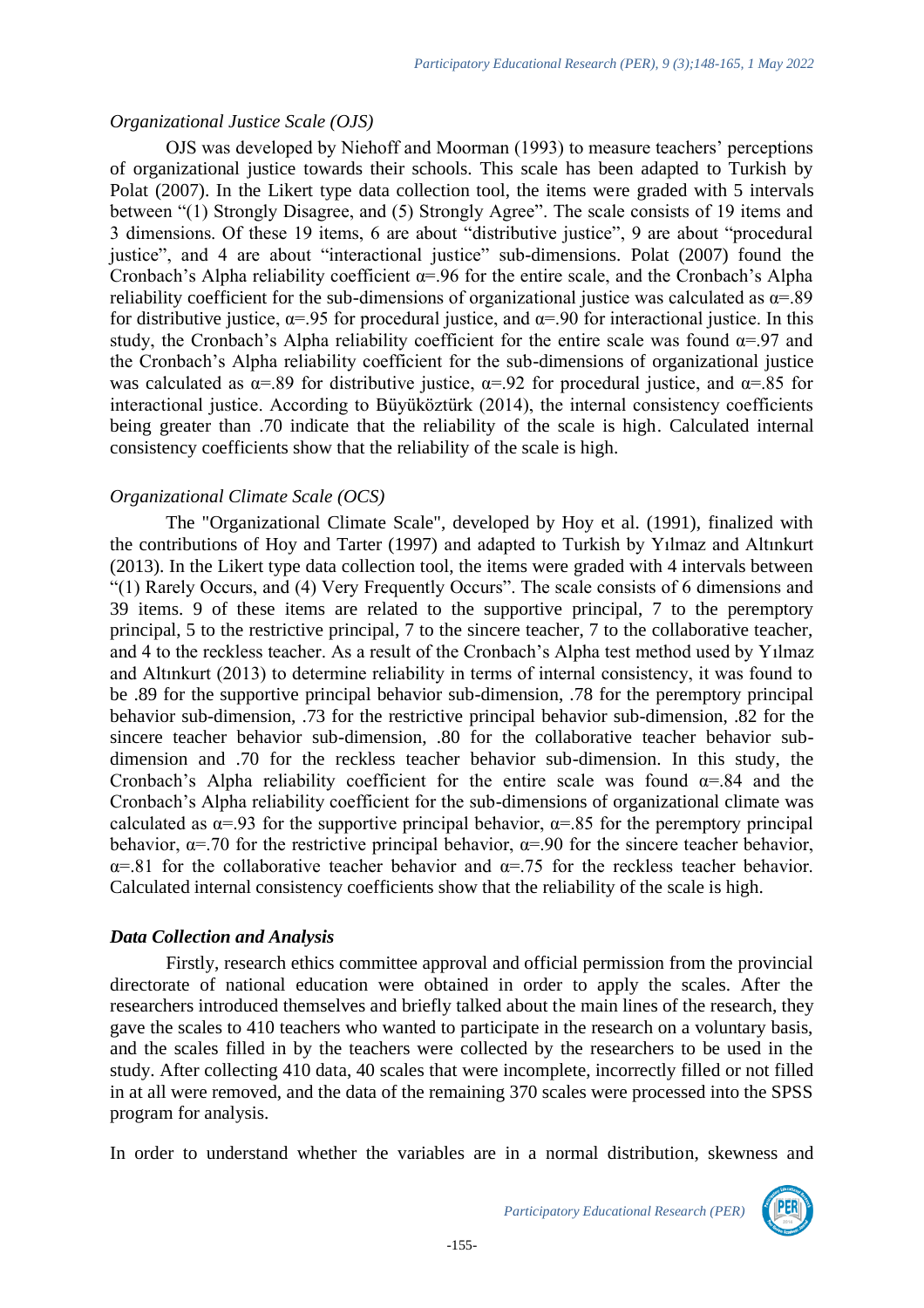kurtosis values were analyzed. According to Tabachnick and Fidell (2014), if the skewness and kurtosis values are between +1.5 and -1.5, the values are considered to have a normal distribution and analyzes are performed accordingly.

|                           | Arithmetic<br><b>Mean</b> | <b>Median Mode</b> |              | Coefficient<br><b>Skewness</b> | Standard<br>of.<br>Error<br><b>Skewness</b> | $of_{\tau\tau}$ Coefficient<br>Kurtosis | Standard<br>-o1<br>Error<br><b>Kurtosis</b> | of |
|---------------------------|---------------------------|--------------------|--------------|--------------------------------|---------------------------------------------|-----------------------------------------|---------------------------------------------|----|
| Organizational<br>Justice | 4,00                      | 4,00               | $5,00-.63$   |                                | ,13                                         | ,00                                     | ,25                                         |    |
| Distributive<br>Justice   | 3,96                      | 4,00               | $5,00$ -, 79 |                                | ,13                                         | ,52                                     | ,25                                         |    |
| Procedural Justice 3,91   |                           | 4,00               | $5,00-.62$   |                                | ,13                                         | $-0.09$                                 | ,25                                         |    |
| Interactional<br>Justice  | 4,24                      | 4,25               | $5,00$ -,97  |                                | , 13                                        | ,84                                     | ,25                                         |    |
| Organizational<br>Climate | 2,49                      | 2,49               | 2,49 ,40     |                                | ,13                                         | ,99                                     | ,25                                         |    |
| Supportive<br>Principal   | 2,98                      | 3,00               | $3,00 -42$   |                                | ,13                                         | $-57$                                   | ,25                                         |    |
| Peremptory<br>Principal   | 2,21                      | 2,29               | 2,43 ,15     |                                | ,13                                         | $-54$                                   | ,25                                         |    |
| Restrictive<br>Principal  | 1,98                      | 1,80               | 1,60 ,68     |                                | ,13                                         | ,14                                     | ,25                                         |    |
| Sincere Teacher           | 2,49                      | 2,43               | 2,14 ,15     |                                | ,13                                         | $-21$                                   | ,25                                         |    |
| Collaborative<br>Teacher  | 2,91                      | 2,93               | $3,00$ -, 35 |                                | ,13                                         | ,44                                     | ,25                                         |    |
| Reckless Teacher 1,76     |                           | 1,75               | 1,00 ,72     |                                | ,13                                         | $-14$                                   | ,25                                         |    |

**Table 2.** Measures of Central Tendency of Variables and Kurtosis-Skewness Coefficients

When Table 2, which includes the measures of central tendency and kurtosis - skewness values of the variables, is examined, it is seen that the kurtosis and skewness values of the variables are between -1 and +1. Accordingly, it was seen that the variables showed a normal distribution, and it was appropriate to perform parametric tests in the analysis of the data.

The relationships between organizational justice, sub-dimensions of organizational justice, distributive justice, procedural justice, interactional justice, and school climate variables were analyzed by calculating the Pearson correlation coefficient. In correlation analyzes, a correlation coefficient of ,10  $\leq$  r  $\leq$  ,30 indicates that there is a low level of correlation, ,30  $\leq$  r  $\le$ ,50 indicates that the relationship is moderate, and r  $\ge$ ,50 indicates that there is a high level of relationship (Field, 2013).

### **Findings**

In order to reveal the relationship between organizational justice and its subdimensions and school climate, Pearson correlation coefficients were calculated, and the findings are shown in Table 2.

| <b>Table 3. Pearson's Correlation Analysis Results</b> |  |                                     |  |  |      |
|--------------------------------------------------------|--|-------------------------------------|--|--|------|
|                                                        |  | $1 \t2 \t3 \t4 \t5 \t6 \t7 \t8 \t9$ |  |  | - 10 |

| 1-Organizational |  |
|------------------|--|
| Justice          |  |

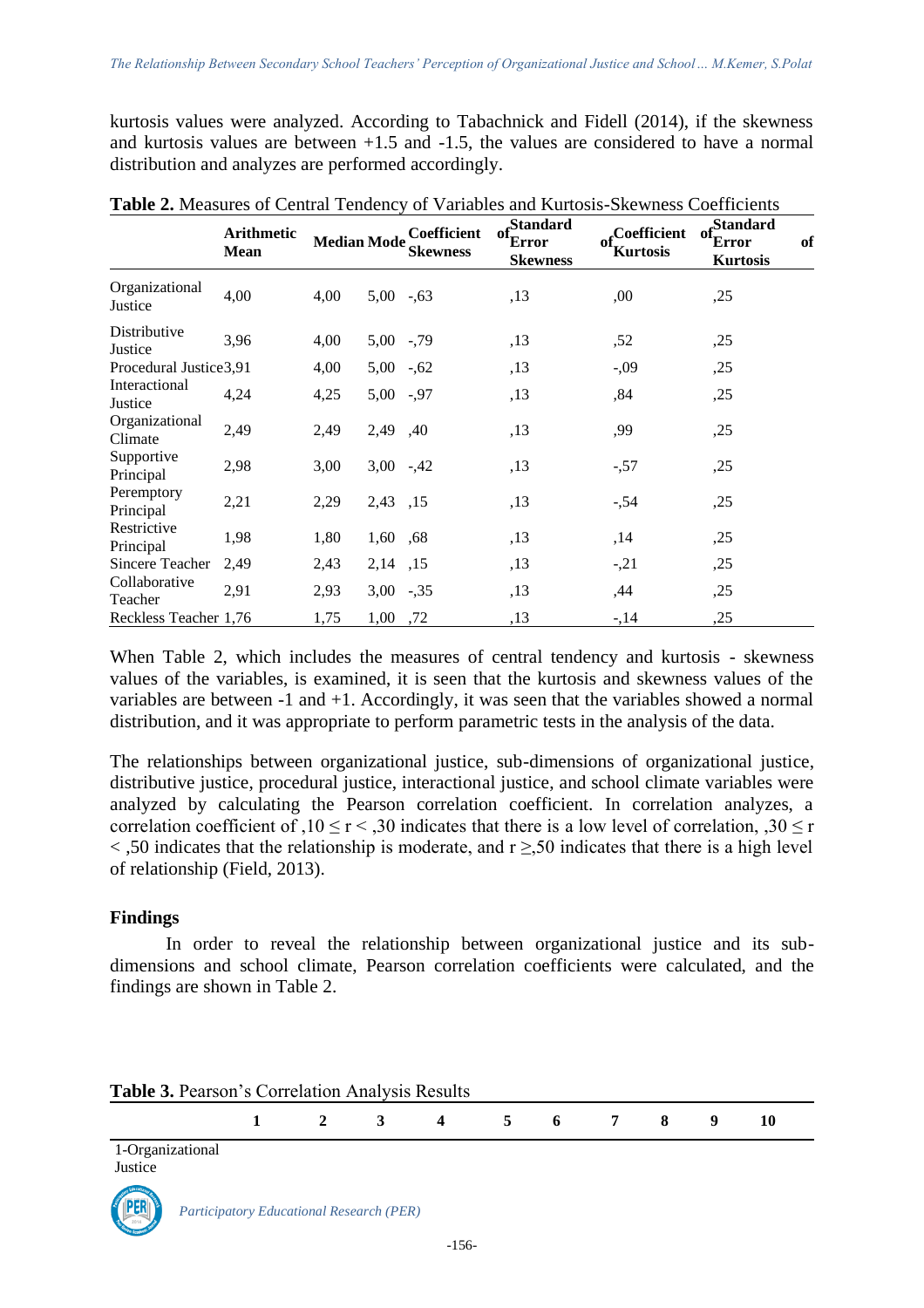| 2-Distributive<br>Justice   | $.922**$    |           |                                |                                                                                     |                       |         |                   |           |           |
|-----------------------------|-------------|-----------|--------------------------------|-------------------------------------------------------------------------------------|-----------------------|---------|-------------------|-----------|-----------|
| 3-Procedural Justice ,962** |             | $,812**$  |                                |                                                                                     |                       |         |                   |           |           |
| 4-Interactional<br>Justice  | $,865***$   | $.738***$ | $,773***$                      |                                                                                     |                       |         |                   |           |           |
| 5-School Climate            | $,446***$   | $,407***$ | $,432***$                      | $,387***$                                                                           |                       |         |                   |           |           |
| 6-Supportive<br>Principal   | $.766^{**}$ |           | $0.688***$ $0.732**$ $0.708**$ |                                                                                     | $,581**$              |         |                   |           |           |
| 7-Peremptory<br>Principal   | $-.102*$    | $-0.083$  |                                | $-0.075$ $-0.168$ ** $0.398$ ** $-0.178$ **                                         |                       |         |                   |           |           |
| 8-Restrictive<br>Principal  | $-.214***$  |           |                                | $-198^{**}$ $-189^{**}$ $-227^{**}$ $-428^{**}$ $-174^{**}$ $-382^{**}$             |                       |         |                   |           |           |
| 9-Sincere Teacher           | $,240^{**}$ | $,218***$ |                                | $,222^{**}$ $,237^{**}$                                                             | $,642^*$ , $309^{**}$ | $-.072$ | .068              |           |           |
| 10-Collaborative<br>Teacher | $,465***$   |           |                                | $,435^{**}$ $,425^{**}$ $,448^{**}$ $,623^{**}$ $,482^{**}$                         |                       |         | $,002 \quad -027$ | $,457***$ |           |
| 11-Reckless<br>Teacher      | $-300**$    |           |                                | $-275^{**}$ $-282^{**}$ $-278^{**}$ $-200^{**}$ $-289^{**}$ $-198^{**}$ $-469^{**}$ |                       |         |                   | $-.001$   | $-.213**$ |
| 44.701                      |             |           |                                |                                                                                     |                       |         |                   |           |           |

\*\*p<,01

When Table 3 is examined, it is seen that there is a positive, moderate and significant relationship between organizational justice and school climate ( $r = 45$ ,  $p < 01$ ). There is a positive, moderate, and significant relationship between school climate and distributive justice  $(r=41, p<0.01)$ , procedural justice  $(r=43, p<0.01)$ , and interactional justice  $(r=39, p<0.01)$ .

When Table 3 is examined, there is a high level of positive correlation between the distributive justice sub-dimension and the supportive principal sub-dimension ( $r = 69$ ,  $p < 01$ ). The relationship between the distributive justice sub-dimension, the restrictive principal subdimension (r =-,20, p <,01) and the reckless teacher sub-dimension (r =-,28, p <,01) is negative, significant, and low. The relationship between the distributive justice sub-dimension and the sincere teacher sub-dimension ( $r = 22$ ,  $p < 01$ ) is positive, significant, and low. The relationship between the procedural justice sub-dimension and the supportive principal subdimension  $(r = 73, p < 0.01)$  is high, positive and significant. It is seen that the relationship between the procedural justice sub-dimension, the restrictive principal sub-dimension  $(r =$ ,19, p  $\langle 0.01 \rangle$  and the reckless teacher sub-dimension are (r =-,28, p  $\langle 0.01 \rangle$ ) negative, low and significant. While the relationship between the procedural justice sub-dimension and the sincere teacher sub-dimension ( $r = 0.22$ ,  $p < 0.01$ ) is positive, low and significant, the relationship between the collaborative teacher sub-dimension  $(r = 43, p < 01)$  is positive, moderate and significant. The relationship between the interactional justice sub-dimension and the supportive principal sub-dimension  $(r = 71, p < 0.01)$  is high, positive, and significant. The relationship between the interactional justice sub-dimension and the peremptory principal sub-dimension (r =-,17, p <,01), the restrictive principal sub-dimension (r =,23, p <,01) and the reckless teacher sub-dimension  $(r = -0.28, p < 0.01)$  is negative, significant and low.

When looking at the relationship between organizational justice and sub-dimensions of school climate, it is seen that there is a positive, high-level significant relationship between organizational justice and the supportive principal sub-dimension  $(r=0.77, p<0.01)$  and the collaborative teacher sub-dimension  $(r=47, p<0.01)$ . There is a negative, low-level significant relationship between organizational justice and the restrictive principal sub-dimension (r=-  $,21, p<0$ . It is seen that the relationship between organizational justice and the peremptory principal sub-dimension ( $r=-10$ ,  $p>01$ ) is negative, low and not significant. While there is a positive, low-level, significant relationship between organizational justice and sincere teacher

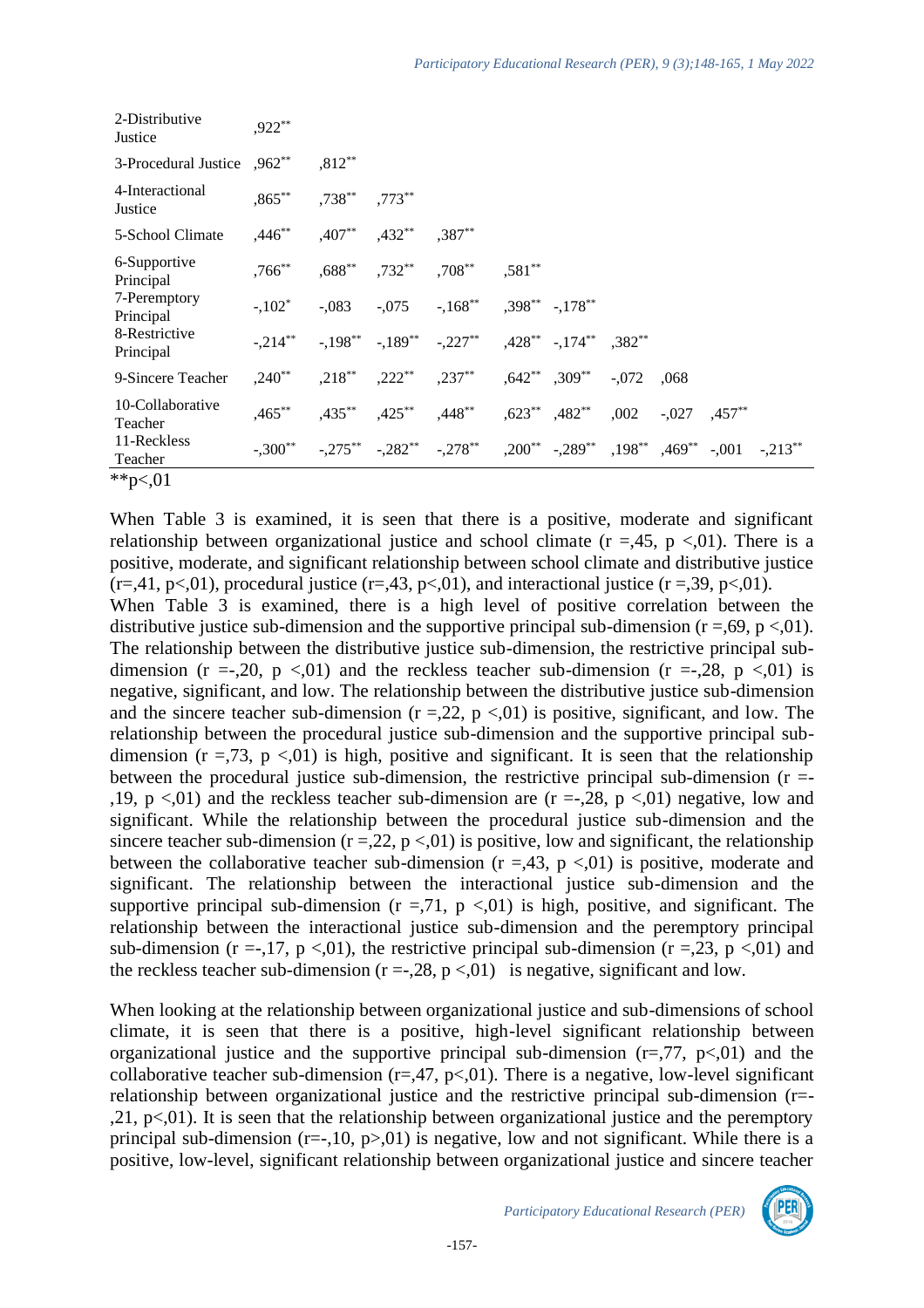sub-dimension  $(r=.24, p<.01)$ , it is seen that there is a negative, moderate, significant relationship between organizational justice and reckless teacher sub-dimension (r=-,30, p<,01). The results of the simple regression analysis performed regarding the prediction of organizational justice and its sub-dimensions for the school climate variable are given in Table 4.

**Table 4.** Simple Regression Analysis Results Related to the Prediction of Organizational Justice on School Climate

| <b>Predictive Variable B</b>       | ShB                        |      |      |        |      |      |
|------------------------------------|----------------------------|------|------|--------|------|------|
| Constant                           | 1.721                      | .082 |      | 21,089 | ,000 |      |
| Organizational Justice             | .192                       | .020 | .446 | 9.567  | .000 | .446 |
| $R = 0,446$<br>$F(7,529) = 91,522$ | $R^2$ = 0,199<br>$p=0,000$ |      |      |        |      |      |

When the correlation coefficient between organizational justice, which is the predictor variable, and the school climate, which is the predicted variable, is examined in Table 4, it is seen that there is a moderately positive relationship  $(R = 0.446)$  between the perception of organizational justice and school climate. When the analysis results are examined, organizational justice perception is a significant predictor of school climate (R=0,446,  $R<sup>2</sup>=0,199, F(7,529)=91,522, p<0,01$ ). Organizational justice perception explains nearly 20% of the school climate variance.

| Organizational Justice Predicting the School Climate |               |            |      |        |      |                 |           |
|------------------------------------------------------|---------------|------------|------|--------|------|-----------------|-----------|
| <b>Predictive</b><br><b>Variable</b>                 | B             | <b>ShB</b> | β    | t      | p    | <b>Paired-r</b> | Partial r |
| Constant                                             | 1.721         | ,090       |      | 19.224 | ,000 |                 |           |
| Distributive Justice                                 | ,052          | ,033       | ,134 | 1,591  | ,113 | ,407            | ,083      |
| Procedural Justice                                   | ,098          | ,035       | ,250 | 2,795  | ,005 | ,432            | ,145      |
| Interactional Justice                                | .042          | ,034       | .096 | 1,243  | ,215 | .387            | ,065      |
| $R = 0,446$                                          | $R^2 = 0,199$ |            |      |        |      |                 |           |
| $F(2,511)=30,370$                                    | $p=0,000$     |            |      |        |      |                 |           |

**Table 5.** Multiple Linear Regression Analysis Results Related to the Sub-Dimensions of Organizational Justice Predicting the School Climate

When Table 5 is examined, it is seen that all sub-dimensions of organizational justice are predictors of school climate  $(R=0,446, R2=0,199, p<0.1)$ . The three sub-dimensions of organizational justice, distributive justice, procedural justice and interactional justice, explain 20% of the variance of the school climate. The order of importance of the sub-dimensions of organizational justice, which is the predictor variable, in explaining the school climate is procedural justice ( $\beta$ =0,250), distributive justice ( $\beta$ =0,134) and interactional justice  $(\beta=0.096)$ . When the values regarding the significance of the regression coefficients are examined, it is seen that the procedural justice sub-dimension of organizational justice  $(p<0.05)$  significantly explains the school climate.

When the binary correlation and partial correlation between the sub-dimensions of organizational justice, which is the predictor variable, and the school climate, which is the predicted variable, are examined, it is seen that there is a moderate positive relationship  $(r=0.41)$  between the distributive justice sub-dimension and the school climate. When the

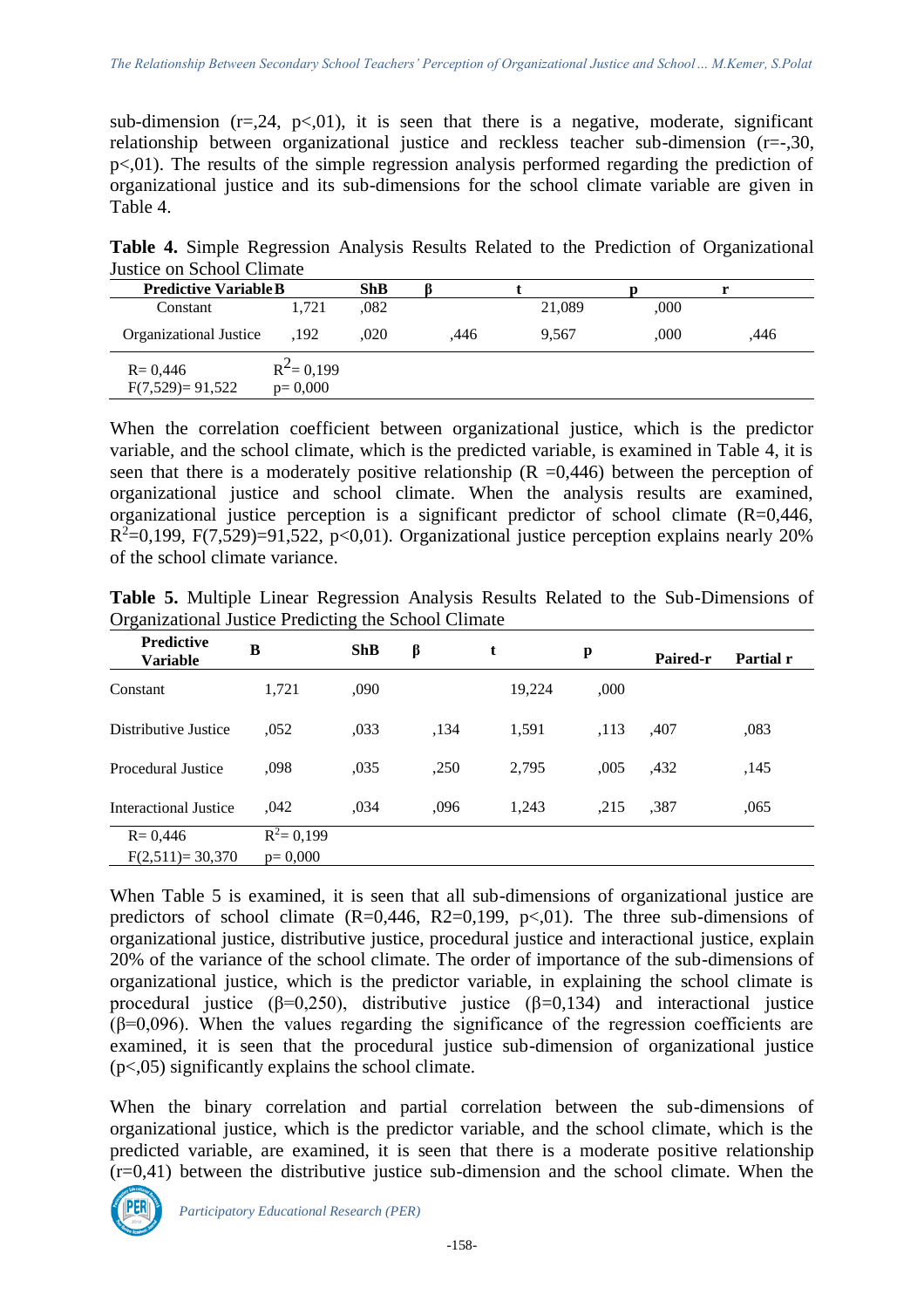effects of the other two sub-dimensions are controlled, it is seen that this relationship decreases even more  $(r=0.08)$ . It is seen that there is a moderately positive correlation  $(r=0.43)$  between the procedural justice sub-dimension and the school climate. When the effects of the other two dimensions are controlled, it is seen that this relationship decreases even more ( $r=0,15$ ). It is seen that there is a moderately positive relationship ( $r=0,39$ ) between the interactional justice sub-dimension and the school climate. When the effects of the other two dimensions are controlled, it is seen that this relationship decreases even more  $(r=0.07)$ .

**Table 6.** Regression Analysis Results Related to the Organizational Justice Predicting Principal Behaviors Sub-Dimensions of the School Climate

|                           |         |         | <b>Supportive Principal</b> |                | <b>Peremptory Principal</b> |         |              |                                                                                                                   |  |                                   | <b>Restrictive Principal</b> |              |              |      |  |
|---------------------------|---------|---------|-----------------------------|----------------|-----------------------------|---------|--------------|-------------------------------------------------------------------------------------------------------------------|--|-----------------------------------|------------------------------|--------------|--------------|------|--|
| Dependent<br>Variable     | B       | $\beta$ | $\mathbf{t}$                | $\mathbf{p}$ B |                             | $\beta$ | $\mathbf{t}$ | $\mathbf{p}$                                                                                                      |  | $\mathbf{B}$ $\boldsymbol{\beta}$ |                              | $\mathbf{t}$ | $\mathbf{p}$ |      |  |
| Organizational<br>Justice |         |         | ,734, ,766 22,860 ,000 ,093 |                |                             |         |              | $\begin{bmatrix} 102 & 1.976 & 0.049 \end{bmatrix}$ $\begin{bmatrix} 0.49 & 0.185 & 0.214 & 0.4206 \end{bmatrix}$ |  |                                   |                              |              |              | ,000 |  |
| $\mathbf F$               | 522,587 |         |                             |                | 3,906                       |         |              |                                                                                                                   |  |                                   | 17,693                       |              |              |      |  |
| R                         | .766    |         |                             |                | ,102                        |         |              |                                                                                                                   |  | ,214                              |                              |              |              |      |  |
| $R^2$                     | ,587    |         |                             | ,011           |                             |         |              |                                                                                                                   |  | ,046                              |                              |              |              |      |  |

It is seen that the organizational justice variable is a significant predictor of the supportive principal (R=,766, R<sup>2</sup> =,587, p <,01) and the restrictive principal (R =,214, R2=,046, p <,01) variables. It is seen that the organizational justice variable explains nearly 59% of the variance for the supportive principal sub-dimension, 1% of the variance for the peremptory principal sub-dimension, and nearly 5% of the variance for the restrictive principal subdimension.

**Table 7.** Regression Analysis Results Related to the Organizational Justice Predicting Teacher Behaviors Sub-Dimensions of the School Climate

| Dependent<br>Variable     |        | <b>Sincere Teacher</b> |       |      |      |         | <b>Collaborative Teacher</b> |      | <b>Reckless Teacher</b> |         |          |      |  |
|---------------------------|--------|------------------------|-------|------|------|---------|------------------------------|------|-------------------------|---------|----------|------|--|
|                           | В      | В.                     |       | p    | B    | В       |                              | p    | B                       | ĸ       |          |      |  |
| Organizational<br>Justice | .217   | .240                   | 4,751 | .000 | ,282 | .465    | 10,068                       | .000 | $-.260$                 | $-.300$ | $-6,022$ | ,000 |  |
| $\mathbf{F}$              | 22,567 |                        |       |      |      | 101,368 |                              |      |                         | 36,265  |          |      |  |
| $\mathbb{R}$              | ,240   |                        |       |      | .465 |         |                              |      |                         | ,300    |          |      |  |
| $\mathbb{R}^2$            | ,058   |                        |       |      | .216 |         |                              |      | ,090                    |         |          |      |  |

It is seen that the organizational justice variable is a significant predictor of the sincere teacher (R =, 240, R<sup>2</sup> =, 058, p <, 01), collaborative teacher (R=,465, R2=,216, p <,01) and reckless teacher ( $R = 0.300$ ,  $R^2 = 0.090$ ,  $p < 0.01$ ) variables. It is seen that the organizational justice variable explains nearly 6% of the variance for the sincere teacher sub-dimension, nearly 22% of the variance for the collaborative teacher sub-dimension, and 9% of the variance for the reckless teacher sub-dimension.

*Participatory Educational Research (PER)*

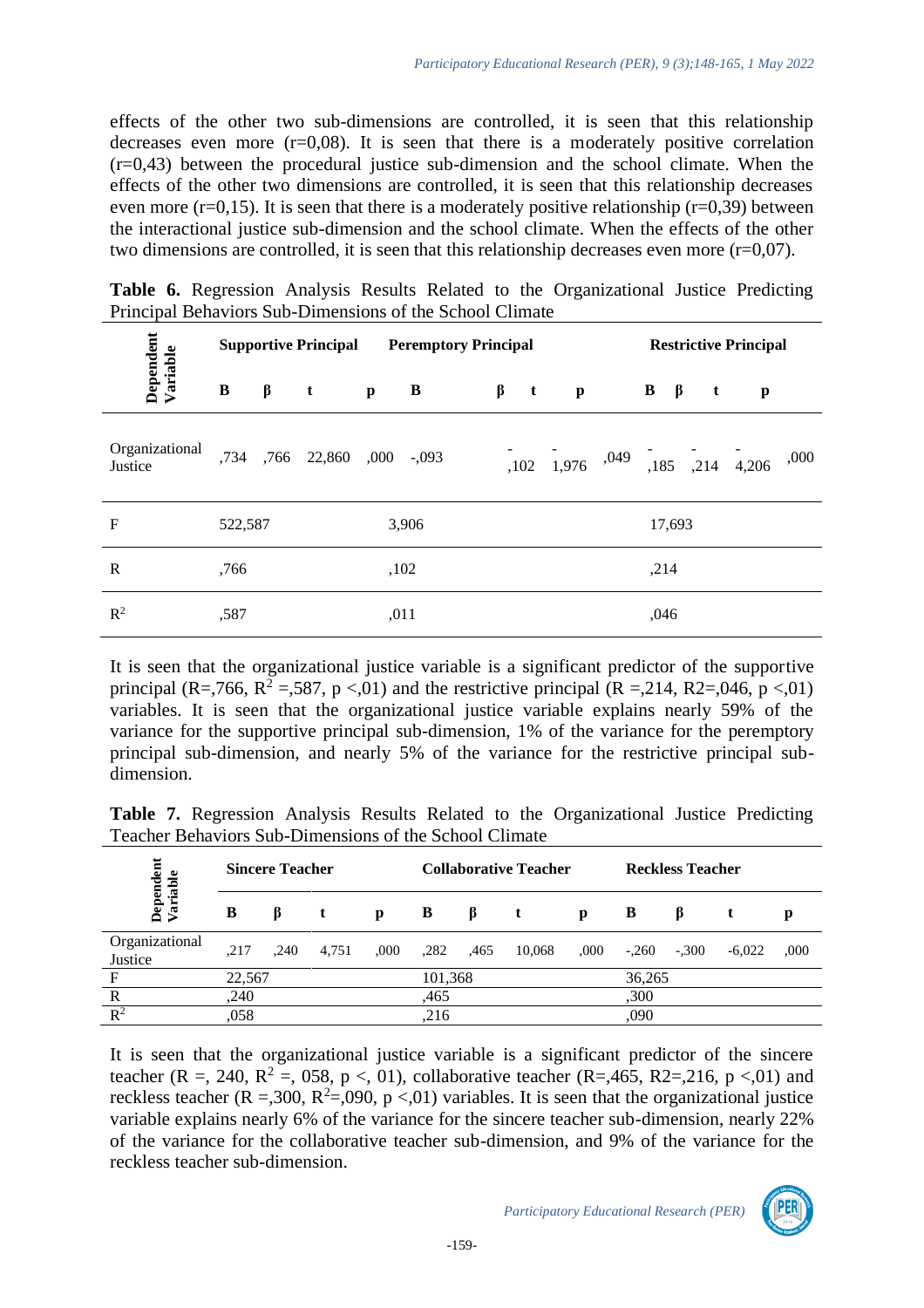### **Discussion**

As a result of the research, it was found that there is a positive, moderately significant relationship between organizational justice and school climate, and that organizational justice significantly predicts the school climate. A positive, moderately significant relationship was found between the "distributive justice", "procedural justice", and "interactional justice" subdimensions of organizational justice and the school climate. The order of importance of the sub-dimensions of organizational justice in explaining the school climate was found as procedural justice, distributive justice, and interactional justice.

In the study, it was concluded that organizational justice significantly predicted the supportive principal and restrictive principal variables, which are sub-dimensions of school climate related to principal behavior and had no significant relationship with the peremptory principal variable. It is seen that perceived organizational justice positively affects the supportive principal sub-dimension of the school climate, has a negative effect on restrictive principal behavior, and has no effect on the peremptory principal behavior. From this point of view, it can be said that as teachers' perceptions of justice towards their schools increase, they find school administrators more supportive. In the study conducted by Çekiç (2018), there was a moderate positive relationship between the perception of organizational justice and the supportive principal and peremptory principal behaviors, while there was no relationship between the perception of organizational justice and the restrictive principal behavior. According to Achmadi (2016), school administrators' fair approach to teachers has a significant effect on the climate in the school. In the research conducted by Huang et al. (2019) with employees of the ecology industry, a positive significant relationship was found between organizational justice and organizational climate, and it was suggested that the principals should adopt a leadership approach taking this into account. A similar result can be seen in the study conducted by Çekiç (2018) in primary schools. According to this study, as the level of organizational justice in schools increases, the perception towards school climate increases positively. In the research conducted by Raj et al. (2016) in telecommunication organizations, it was found that there is a strong relationship between organizational justice, organizational climate, and organizational citizenship behavior. In addition, it has been concluded that organizational justice has a significant effect on the perception of organizational climate and promoting organizational citizenship behavior.

Considering the sub-dimensions of the school climate related to teacher behavior, it was found that while the perception of organizational justice positively affected cooperative teacher behavior and sincere teacher behavior, it had a negative effect on reckless teacher behavior. In the study conducted by Dipaola and Guy (2009), it was also concluded that cooperative and sincere teacher behaviors increased in schools where teachers perceived that they were treated fairly. When the research results are evaluated in the context of all subdimensions of the school climate, it is seen that the effect of organizational justice perception on the supportive principal sub-dimension, which is one of the sub-dimensions of the school climate, is seen to be the most.

# **Conclusion**

According to these findings obtained as a result of the research, it has been observed that the relationship between organizational justice and school climate is at a moderate level. Organizational justice is a significant predictor of school climate. Each of the distributive justice, procedural justice and interactional justice sub-dimensions of organizational justice has a moderately positive relationship with school climate. The order of importance of the

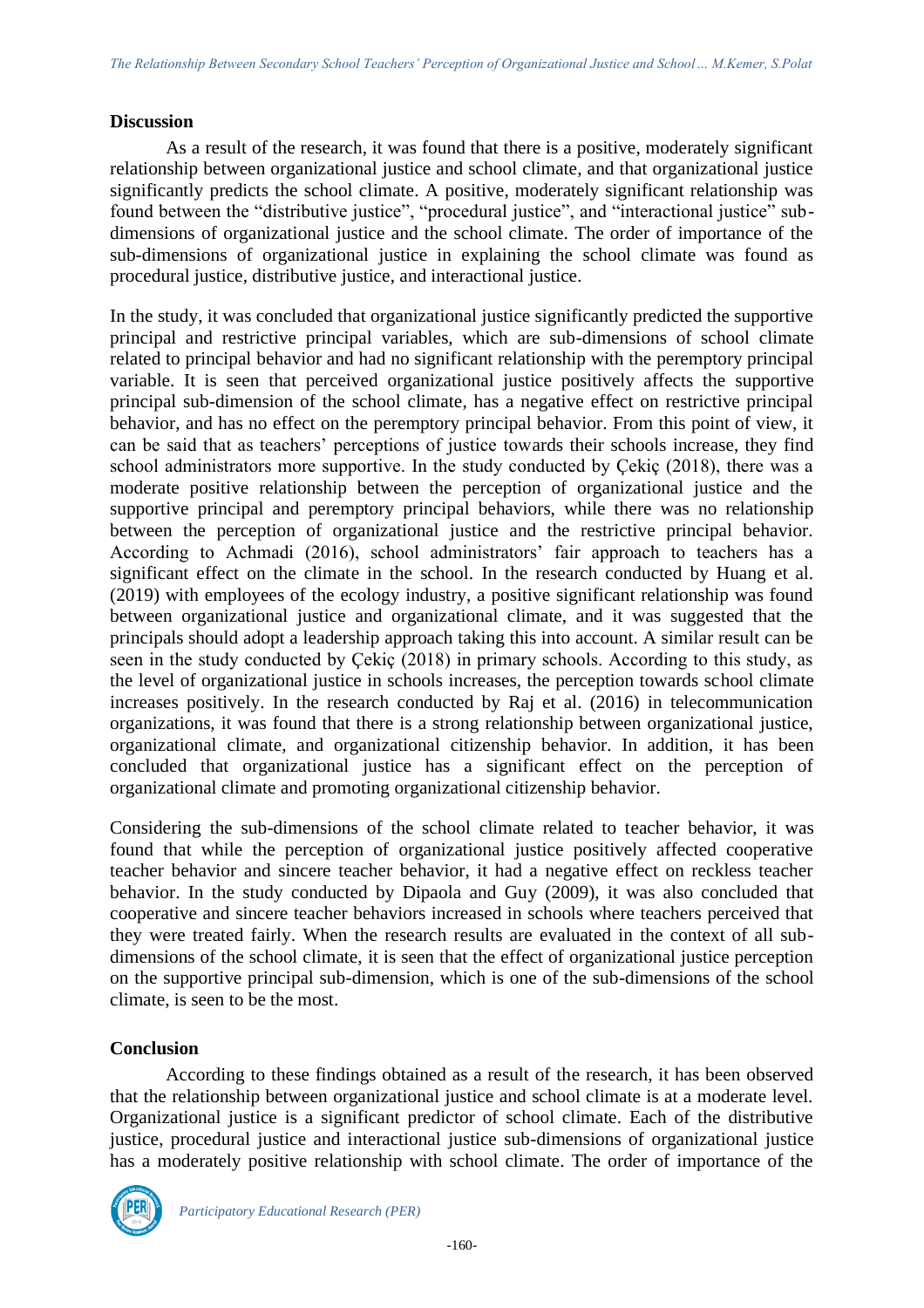sub-dimensions of organizational justice in explaining the school climate was also found as procedural justice, distributive justice and interactional justice. In addition, it was concluded in the study that organizational justice significantly predicted supportive principal and restrictive principal variables, which are sub-dimensions of school climate related to school principal behaviors, and that there was no significant relationship between it and the imperative principal variable. It is seen that perceived organizational justice has a positive effect on the supportive principal sub-dimension of the school climate, has a negative effect on the restrictive principal behavior, and has no effect on the peremptory principal behavior. Some of the positive or negative perceptions about the school climate can be explained by organizational justice. In other words, the school climate perceptions of the teachers, who think that they are treated fairly, who find the practices in the school fair, who are included in decision-making processes, and who think that their wishes and needs are given importance, will be positively affected. It can be said that teachers' perceptions of organizational justice and school climate affect their performance, their communication within the school, their interactions, and the quality of education. Based on these findings, it can be said that the perception of practices as fair by teachers in defining responsibilities, distributing rewards, allocating resources at school, in the process of carrying out procedures, in communication and interaction affects teachers' attitudes towards school climate.

#### **Recommendations**

According to the results of the research, it is seen that the perception of organizational justice predicts the school climate. Based on this result, school administrators who want to establish more equitable educational institutions can act impartially and act fairly in the distribution of the awards. At the beginning of the year, he can act in a balanced way in sharing the lessons among the teachers. Care can be taken to act impartially and fairly in assigning various extracurricular activity tasks to teachers and in defining and distributing responsibilities. Also, school administrators can objectively consult their opinions and collect information from them on issues that concern teachers, without making any distinction between them. The decisions taken can be shared with the teachers clearly and understandably and, if requested, with their reasons. School administrators may take care to be impartial and consistent with all teachers in applying legislation provisions such as laws, regulations, and circulars.

School administrators can make teachers feel that they value teachers with their behavior and words, and they can take care of teachers' happiness. In schools, action can be taken by considering the expectations and needs of teachers. Both school administrators and teachers can show more supportive and sharing behaviors among themselves. School administrators can apply questionnaires measuring the school climate from time to time in order to observe how the atmosphere in the school is perceived by the teachers and take the necessary measures according to the results of these questionnaires. In order to increase communication and interaction in the school, various activities that teachers can participate in with their families, training that can contribute to professional development, social activities and meetings can be organized both inside and outside the school.

In summary, it is important to design fair organizations in order for teachers to perceive the climate in their schools more positively, because working in schools that teachers do not perceive as fair and have a negative climate will negatively affect their performance and decrease their motivation. Therefore, appropriate policies can be developed by policymakers (Ministry of National Education, Provincial Directorate of National Education, etc.) to

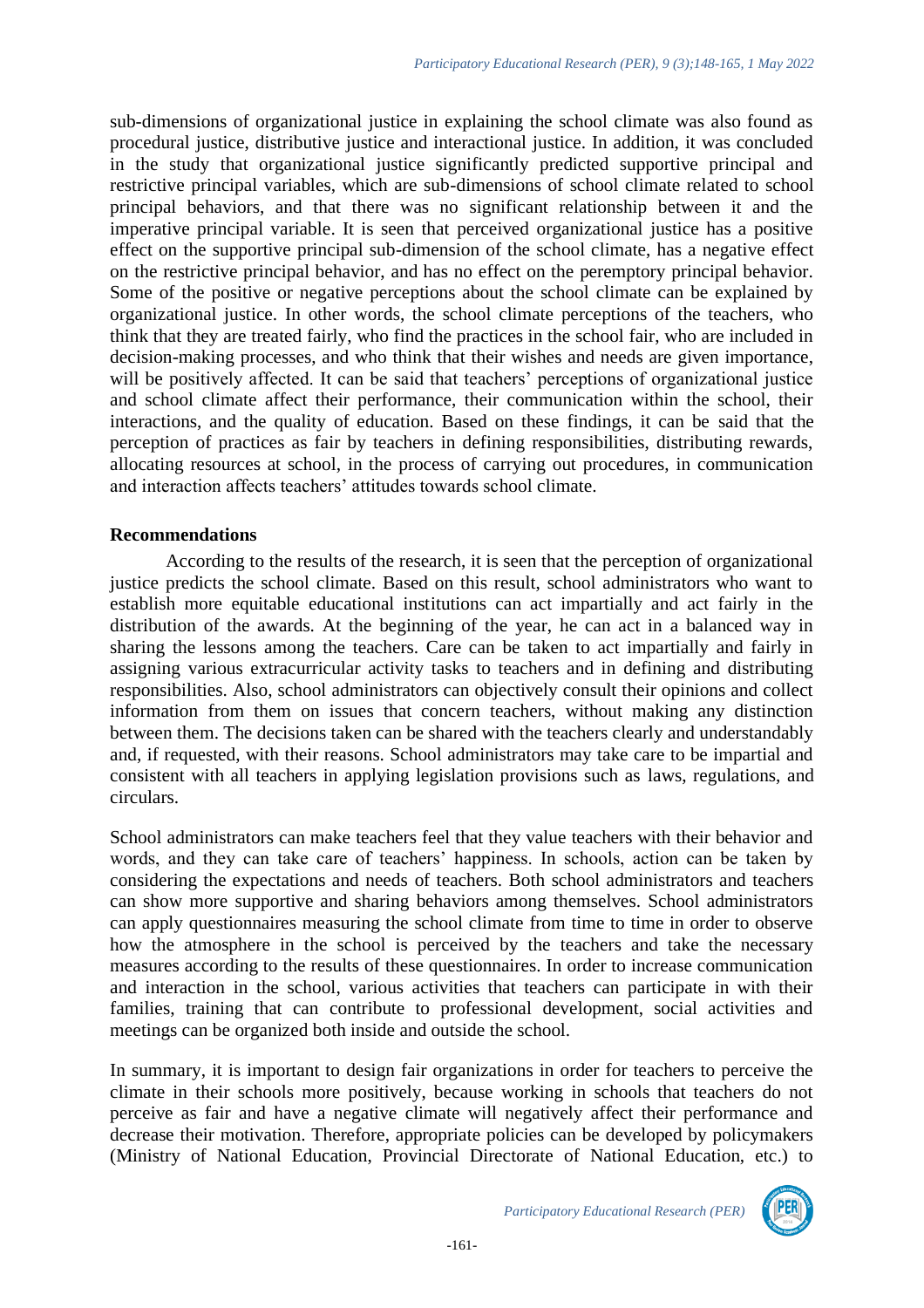increase the level of justice in schools. Theoretical and practical training on organizational justice and climate can be planned for school administrators and they can be interacted with school administrators who can demonstrate good examples in this sense.

### **Limitations**

This research, like many studies, is limited to the determined population and sample. Therefore, a similar study can be conducted throughout Turkey in order to obtain more generalizing results. Similar studies can be conducted in different school types or different education levels, on the basis of a certain branch, in other cities, regions or countries to test the results in different populations and samples. In addition to this, since this research is a quantitative study conducted with the relational survey model, similar studies with mixed patterns can be designed in which qualitative data collection techniques are also used in order to reveal data diversity. This study focuses on the relationship between organizational justice and sub-dimensions of organizational justice and school climate, and different studies can be conducted to test the effects of different variables on the school climate, which are considered to affect teachers' perception levels of school climate.

# **Acknowledgements**

During the writing process of the study titled "The Relationship Between Secondary School Teachers' Perception of Organizational Justice and School Climate", scientific, ethical and quotation rules were followed, no alteration was made on the collected data and this study was not sent to any other academic publication environment for evaluation. The data of the research were collected in the 2020- 2021 academic year.

This article has been produced from Mustafa KEMER's Master's thesis titled "The Relationship Between Secondary School Teachers' Perception of Organizational Justice and School Climate" supervised by Prof. Dr. Soner POLAT.

# **References**

- Achmadi, A. (2016). The effect of leadership behavior, justice and organizational climate on dignity behavior. *European Journal of Business and Management, 8*(8), 115-120.
- Açıkgöz, A. (2009). *Okul yöneticilerinin çatışma yönetim stilleri ile öğretmenlerin örgütsel adalet algısı arasındaki ilişki [Conflict management styles of school, administrators and the relationship between organizational justice].* (Unpublished master's thesis). Abant Izzet Baysal University, Institute of Social Sciences, Bolu.
- Alazmi, A. A. & Alenezi, A. S. (2020). Exploring the mediating role of trust in principal on the relationship between organizational justice and teacher commitment in Kuwait. *International Journal of Leadership in Education*, 1-17. <https://doi.org/10.1080/13603124.2020.1832705>
- Altınkurt, Y. & Yılmaz, K. (2010). Değerlere göre yönetim ve örgütsel adalet ilişkisinin ortaöğretim okulu öğretmenlerinin algılarına göre incelenmesi [Examining the relationship between management by values and organizational justice by secondary school teachers' perceptions]. *Kuram ve Uygulamada Eğitim Yönetimi [Educational Administration: Theory and Practice], 4*(4), 463-485.
- Aquino, K. (1995). Relationships among pay inequity, perceptions of procedural justice, and organizational citizenship. *Employee Responsibilities and Rights Journal, 8*(1), 21-33. <https://doi.org/10.1007/BF02621253>
- Balcı, A. (2001). *Örgütsel gelişme: Kuram ve uygulama [Organizational development: Theory and practice]*. Ankara: Pegem Academy.



*Participatory Educational Research (PER)*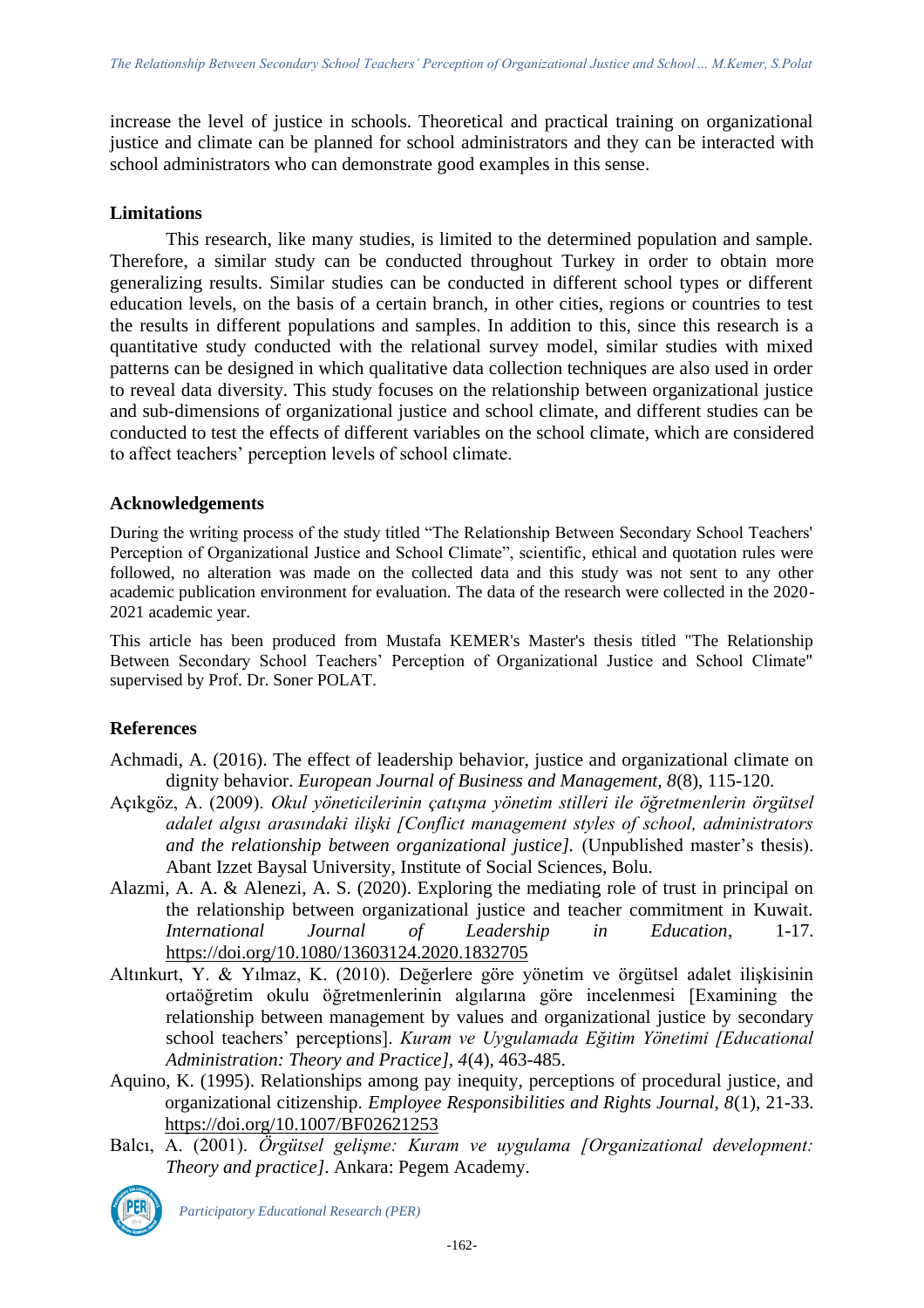- Balı, A. Ş. (2001). *Çok kültürlülük ve sosyal adalet: "Öteki" ile barış içinde birlikte yaşamak [Multiculturalism and social justice: To live together in peace with the "Other"]*. Konya: Çizgi Bookstore.
- Barling, J. & Phillips, M. (1993). Interactional, formal, and distributive justice in the workplace: An exploratory study. *The Journal of Psychology, 127*(6), 649-656. <https://doi.org/10.1080/00223980.1993.9914904>
- Beugre, C. D. (1998). *Managing fairness in organizations*. London: Greenwood.
- Büyüköztürk, Ş. (2014). *Sosyal bilimler için veri analizi el kitabı [Data analysis handbook for social sciences]*. Ankara: Pegem Academy.
- Cansoy, R. & Polatcan, M. (2018). Türkiye'de okullarda örgütsel adalet araştırmaları: Ampirik araştırmalara bir bakış [Research on organizational justice in Turkish schools: a review of literature]. *Turkish Studies, 13*(4), 163-184. <https://doi.org/10.7827/TurkishStudies.12912>
- Cohen, A. & Keren, D. (2010). Does climate matter? An examination of the relationship between organizational climate and OCB among Israeli teachers. *The Service Industries Journal, 30*(2), 247-263. <https://doi.org/10.1080/02642060802120158>
- Cohen-Charash, Y. & Spector, P. E. (2001). The role of justice in organizations: A metaanalysis. *Organizational Behavior and Human Decision Processes, 86*(2), 278-321. <https://doi.org/10.1006/obhd.2001.2958>
- Cropanzano, R., Bowen, D. E. & Gilliland, S. W. (2007). The management of organizational justice. *Academy of Management Perspectives, 21*(4), 34-48. <https://doi.org/10.5465/amp.2007.27895338>
- Cüce, H., Güney, S. & Tayfur, Ö. (2013). Örgütsel adalet algılarının örgütsel özdeşleşme üzerindeki etkisini belirlemeye yönelik bir araştırma [A Study investigating the effect of organizational justice perceptions on organizational identification]. *Hacettepe Üniversitesi İktisadi ve İdari Bilimler Fakültesi Dergisi [Hacettepe University Journal of Economics and Administrative Sciences], 31*(1), 1-30. <https://doi.org/10.17065/huniibf.103652>
- Çekiç, E. (2018). *İlköğretim okullarındaki öğretmenlerin görüşlerine göre örgütsel adalet ve örgütsel iklim arasındaki ilişki (Edirne ili örneği) [Relationships between organizational justice and organizational climate according to primary school teacher (Edirne province sample)].* (Unpublished master's thesis). Trakya University, Institute of Social Sciences, Edirne.
- Çetin, S. & Polat, S. (2021). Ortaokul öğretmenlerinin örgütsel adalet algı düzeyleri ile örgütsel mutluluk düzeyleri arasındaki ilişki [The relationship between secondary school teachers' organizational justice perception levels and organizational happiness levels]. *Manas Sosyal Araştırmalar Dergisi [MANAS Journal of Social Studies], 10*(1), 171-182.<https://doi.org/10.33206/mjss.800081>
- Demirbolat, A. O. (1999). Yönetici ve empatik yaklaşım [Administrators and the empathetic approach]. *Eğitim ve Bilim [Education and Science], 24*(114), 82-85.
- Demirel, Y. & Seçkin, Z. (2011). Örgütsel adaletin bilgi paylaşımı üzerine etkisi: İlaç sektörü çalışanlarına yönelik bir araştırma [The impact of organizational justice on knowledge sharing: research on drug industry employees]. *Bilig, 56*, 99-119.
- Demirtaş, H. & Güneş, H. (2002). *Eğitim yönetimi ve denetimi sözlüğü [Dictionary of educational management and supervision]*. Ankara: Anı Publishing.
- Dipaola, M. & Guy, S. (2009). The impact of organizational justice on climate and trust in high schools. *Journal of School Leadership, 19*(4), 382-405. [https://doi.org/10.1177/105268460901900401](https://doi.org/10.1177%2F105268460901900401)
- Field, A. (2013). *Discovering statistics using IBM SPSS statistics*. Thousand Oaks: Sage Publications.

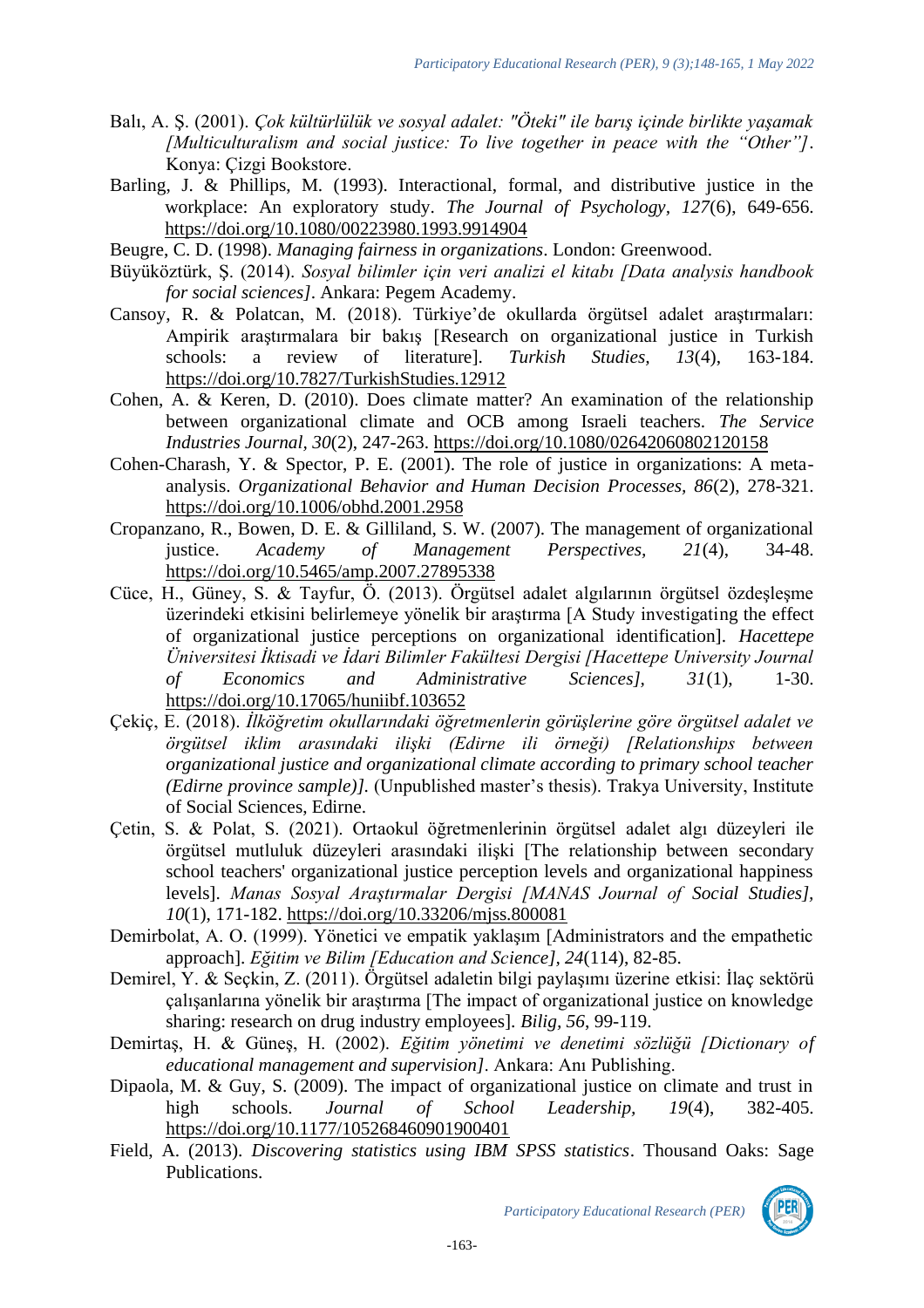- Fraenkel, J. R., Wallen, N. E. & Hyun, H. H. (2012). *How to design and evaluate research in education (8th ed.)*. Boston: McGraw Hill.
- Greenberg, J. (1987). A taxonomy of organizational justice theories. *Academy of Management Review, 12*(1), 9-22.<https://doi.org/10.5465/amr.1987.4306437>
- Greenberg, J. (1990). Organizational justice: Yesterday, today, and tomorrow. *Journal of Management, 16*(2), 399-432. [https://doi.org/10.1177/014920639001600208](https://doi.org/10.1177%2F014920639001600208)
- Greenberg, J. (1996). *The quest for justice on the job: essays and experiments*. Thousand Oaks: Sage Publications.
- Greenberg, J. (2003). Creating unfairness by mandating fair procedures: The hidden hazards of a pay-for-performance plan. *Human Resource Management Review, 13*(1), 41-57. [https://doi.org/10.1016/S1053-4822\(02\)00098-0](https://doi.org/10.1016/S1053-4822(02)00098-0)
- Halpin, A. W. & Croft, D. B. (1963). *The organizational climate of schools*. Chicago: Midwest Administration Center.
- Hoy, W. K. & Miskel, C. G. (2010). *Eğitim yönetimi: Teori, araştırma ve uygulama (S. Turan, Trans.) [Educational administration: Theory, research and practice]*. Ankara: Nobel Academic.
- Hoy, W. K. & Tarter, C. J. (2004). Organizational justice in schools: No justice without trust. *International Journal of Educational Management, 8*(4), 250-259. <https://doi.org/10.1108/09513540410538831>
- Hoy, W. K., Tarter, C. J. & Kottkamp, R. B. (1991). *Open schools, healthy schools: Measuring organizational climate*. Newbury Park, CA: Corwin.
- Huang, L. C., Gao, M. & Hsu, P. F. (2019). Effects of Organizational Justice on Organizational Climate and Organizational Performance in Ecology Industry. *Ekoloji, 28*(107), 237-241.
- Irak, D. U. (2004). Örgütsel adalet: Ortaya çıkışı, kuramsal yaklaşımlar ve bugünkü durumu [Organizational justice: Appearance, theoretical approaches and current state]. *Türk Psikoloji Yazıları [Turkish Psychological Articles], 7*(13), 25-43.
- İçerli, L. (2010). Örgütsel adalet: Kuramsal bir yaklaşım [Organizational justice: A theorical approach]. *Girişimcilik ve Kalkınma Dergisi [Journal of Entrepreneurship and Development], 5*(1), 67-92.
- İşcan, Ö. F. & Naktiyok, A. (2004). Çalışanların örgütsel bağdaşımlarının belirleyicileri olarak örgütsel bağlılık ve örgütsel adalet algıları [Perceptions of employees about organizational commitment and justice as determinants of their organizational coherence]. *Ankara Üniversitesi Siyasal Bilgiler Fakültesi Dergisi [Ankara University Journal of the Faculty of Political Science], 59*(1), 181-201. [https://doi.org/10.1501/SBFder\\_0000001477](https://doi.org/10.1501/SBFder_0000001477)
- Katsantonis, I. G. (2020). Investigation of the impact of school climate and teachers' selfefficacy on job satisfaction: A croos-cultural approach. *European Journal of Investigation in Health, Psychology and Education, 10*(1), 119-133. <https://doi.org/10.3390/ejihpe10010011>
- Moorman, R. H. (1991). Relationship between organizational justice and organizational citizenship behaviors: Do fairness perceptions influence employee citizenship? *Journal of Applied Psychology, 76*(6), 845-855. [https://doi.org/10.1037/0021-](https://doi.apa.org/doi/10.1037/0021-9010.76.6.845) [9010.76.6.845](https://doi.apa.org/doi/10.1037/0021-9010.76.6.845)
- Özkalp, E. & Kırel, Ç. (2013). *Örgütsel davranış [Organizational behavior] (6th ed.)*. Bursa: Ekin Publishing.
- Polat, S. (2007). *Ortaöğretim öğretmenlerinin örgütsel adalet algıları, örgütsel güven düzeyleri ile örgütsel vatandaşlık davranışları arasındaki ilişki [Relation between organizational justice perceptions, organizational trust levels and organizational*



*Participatory Educational Research (PER)*